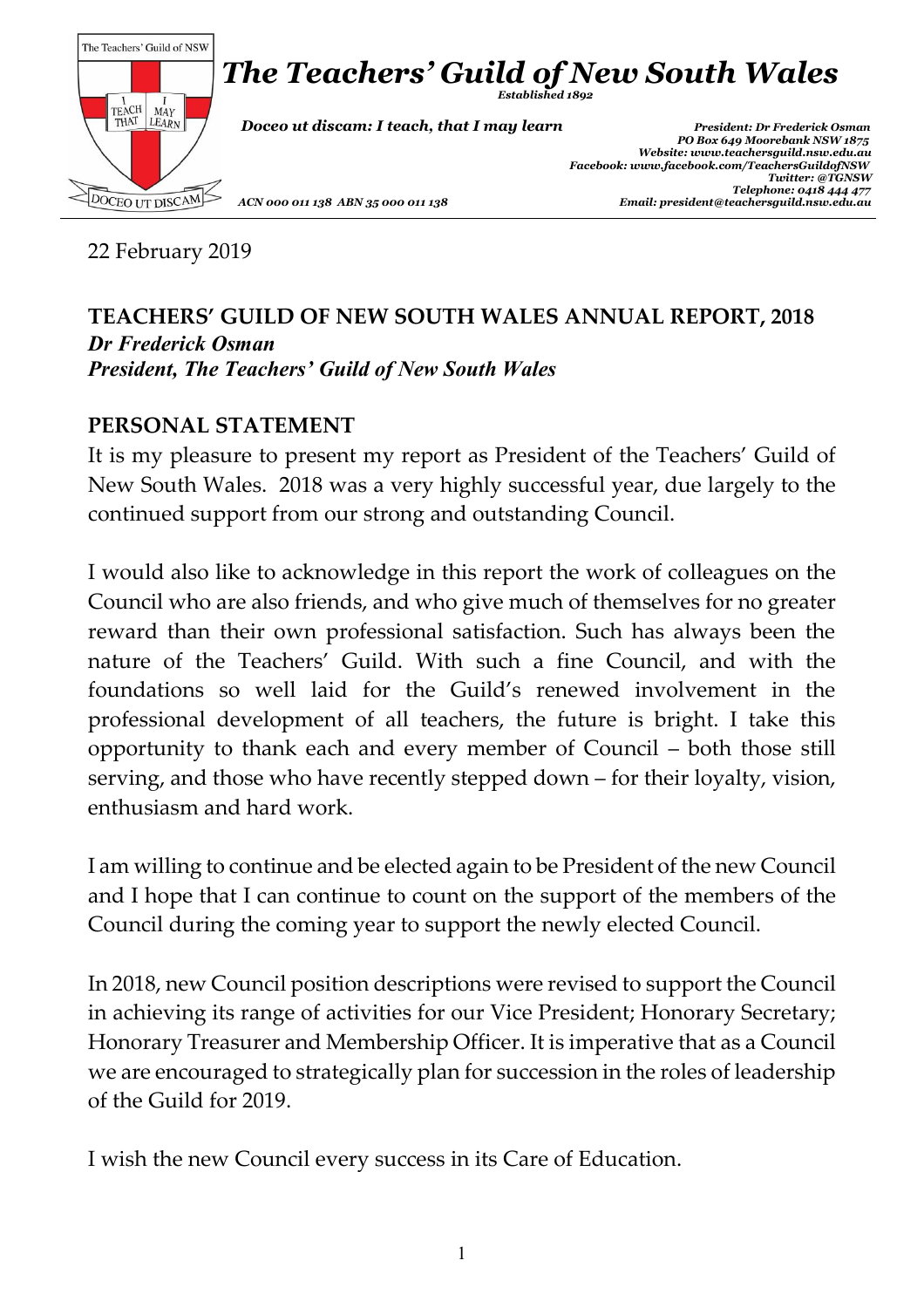#### **ANNUAL REPORT**

The Teachers' Guild of NSW in 2018 celebrated a long, impressive and honourable history of service, support and training for the vocation of teaching; always maintaining its foundation aim "to promote in all possible ways, the care of education," strengthening collegiality and standing detached from industrial issues.

Constantly changing, constantly adapting, and constantly seeking to meet the evolving needs of the teaching profession – the continuing life of the Teachers' Guild of New South Wales bears witness to the vitality of this small but precious organisation. Today, the Guild continues to promote a longestablished theme of deep interest in the professional development and encouragement of colleague educators, providing opportunities for members of the profession to network, refine skills, and receive recognition.

## **COUNCIL**

The Guild is led by its Council. In 2018, the Council comprised:

- 1. Ms Lauren Barlow Northholm Grammar School 2. Ms Noelene Callaghan Glenwood High School 3. Mrs Frances Fleeton Retired **(Past President)** 4. Mrs Diane Gourlas TAFENSW 5. Mr Peter Green Retired **(Treasurer)** 6. Mrs Alexi Kayes Careers Education Consultant 7. Ms Lauren Knussen University of Technology Sydney 8. Mr Tom Mae Trinity Grammar School 9. Mr Patrick Nam Brigidine College Randwick 10. Dr Frederick Osman Trinity Grammar School **(President)** 11. Ms Katharyn Reid St Catherine's School **(Vice-President)** 12. Ms Hayley Tuft Macarthur Anglican School **(Editor of the Proceedings)**
- 13. Mr Alex Wharton Northern Beaches Christian School **(Secretary)**

## **FINANCIAL ACCOUNTS**

Our Treasurer, Mr Peter Green, has undertaken the management of the Guild's accounts in 2018. The accounts have continued to show assets that we can draw upon to enable the Guild to deliver our various programs. Our Treasurer has managed the accounts well this past year. This year, the Guild explored opportunities with the St George Bank to purchase an EFTPOS facility to help with providing a better financial service for our membership and other online payment services for the Teachers' Guild of New South Wales. The Guild also introduced the initiative of online payments which has resulted in the Guild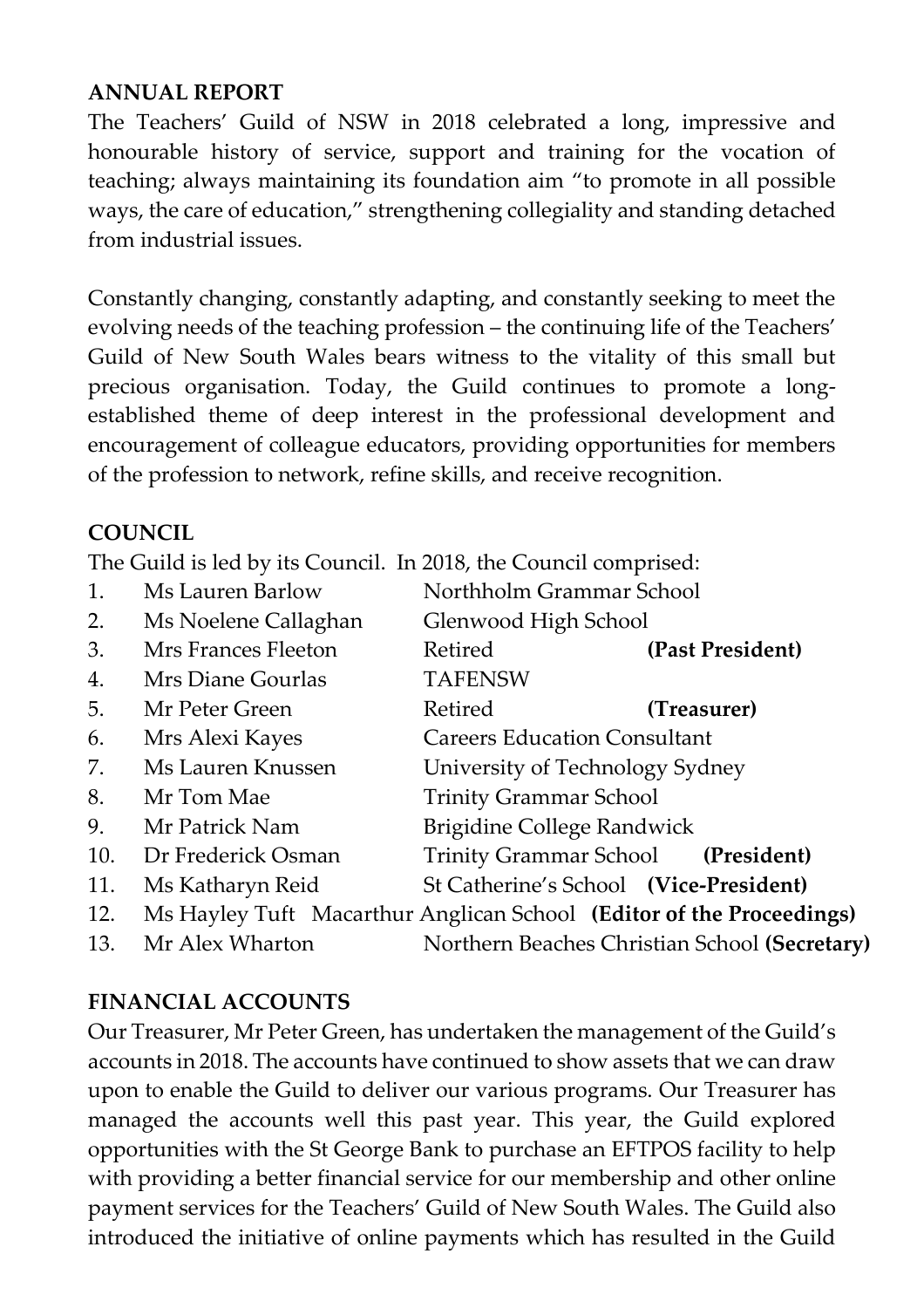

being able to make payments quickly to creditors and to reduce greatly the reliance on payments by cheques. The Council would like to thank Mr Peter Green for his outstanding work with the treasury role for the Guild.

## **MEMBERSHIP**

Following on from previous years, I wrote to each of last year's Award winners inviting them to join Council, with a positive response from Ms Lauren Barlow, and Ms Lauren Knussen. I also invited Mrs Diane Gourlas, Mrs Alexi Kayes, and Mr Patrick Nam to join the council in 2018.

We value the continued support of our members and their ability to inform others about the Guild's offerings each year and as a result this has seen a steady increase in our membership.

I would like to thank the continued success of Council in resolving to explore ways to expand our membership base by continuing with Honorary Fellowships and Corporate and Student membership levels in addition to regular membership. It would appear that these changes have had an impact on the overall membership numbers. There is no doubt that the Guild is currently "on a roll". Membership is growing; our work with teachers is gaining reputation and earning respect; our Council is strong. It gives me immense pleasure to report this to our members; and more so to report that Council has already taken the next step to expand our activities for a wide range of members. Those who coined the happy epithet, "The Care of Education", so long ago in our history would be well pleased with the Guild today.

Early in 2017, Katharyn Reid was invited to take on an important new role for the Guild as our Membership Officer. Ms Reid has continued to work tirelessly to steadily review and coordinate our renewals and membership database throughout the year, seeking advice from other Councillors.

We thank Katharyn for all her support with the Guild and we are very excited about the next stage of her career in being offered Leadership at Seymour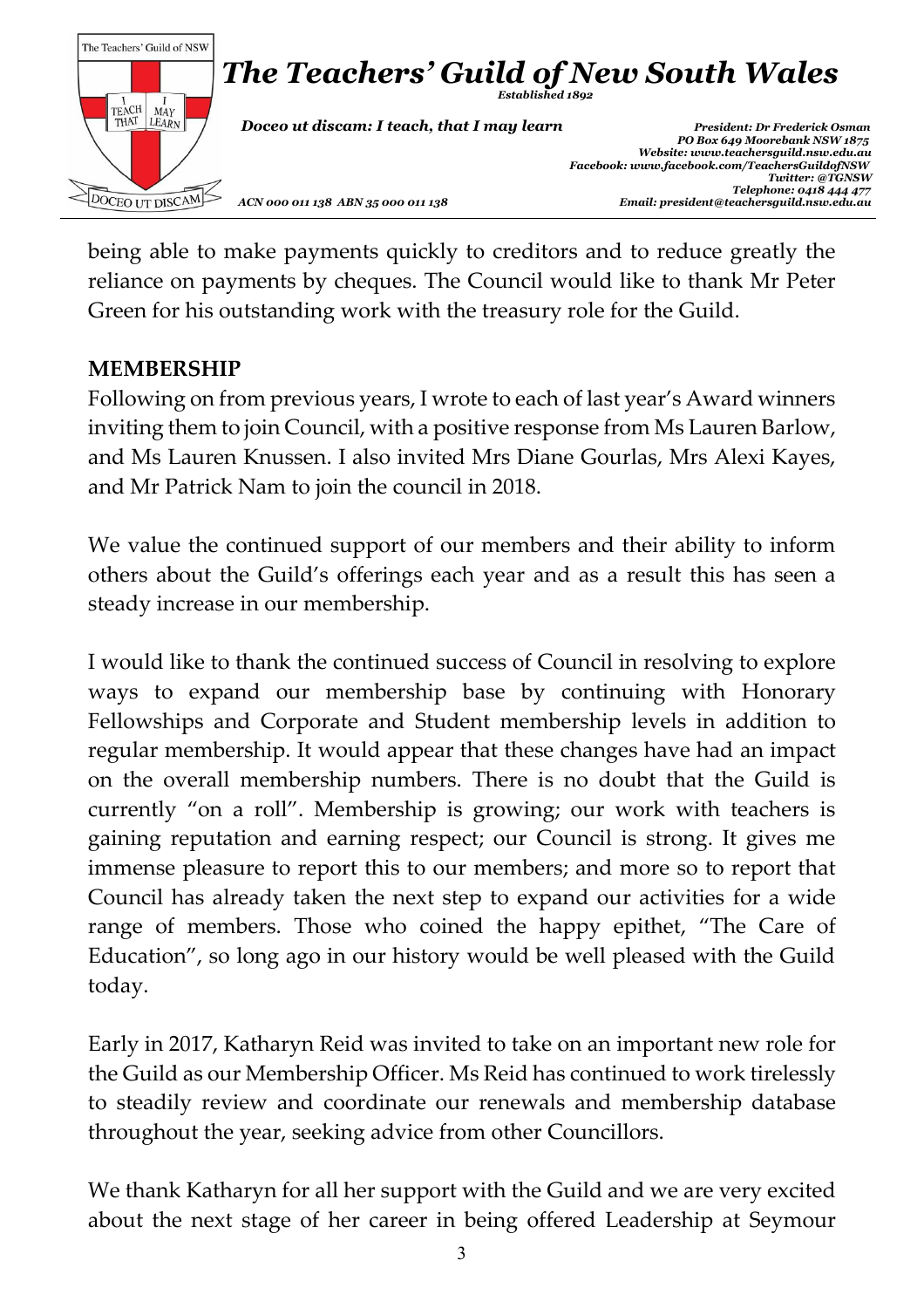College in Adelaide. This is a wonderful opportunity for Katharyn and we wish her all the very best in this role in 2019. I would also like to congratulate Patrick Nam who has been invited by Council to take on this important membership coordinator role for the Guild in 2019.

The membership fee for all levels of membership remains the same for 2019, but with additional meeting projected costs, an increase in membership fees may need to be reviewed for 2020.

For our functions, incentives were offered for early-bird registrations and group registration in an effort to entice more corporate groups to attend. The Guild continued to communicate more by email to our members to reduce costs and facilitate more effective communication, especially with our younger members. This proved effective and beneficial in bringing the Guild's offerings to more individuals in the educational community.

# **TEACHERS' GUILD HOSTS COLLEGE REUNION**

The chance spotting by Alan Harper (Past President) of an advertisement placed in the Sydney Morning Herald by former Guild College student Peter Holmes, led to discussions about how the Guild might support a reunion of graduates.

The result was a gathering of 39 former students at Trinity Grammar School on 4th October, also attended by Rick Stevens and Patrick Nam (Guild Councillor), for a sumptuous afternoon tea at the Trinity Grammar School Dining Hall generously provided by the Teachers' Guild. The graduating years spanned 1970 to 1982, all but one having completed the full-time course. Apologies included Barbara Zaremba who was at one time Principal of the Guild Teacher's College. Peter Holmes thanked the Guild for its support and spoke about the College's "genuine humanity" and how the teachers cared about the students. He also encouraged volunteers to come forward to ensure that some future events can be organised.

I spoke about the Guild and its contributions to education in NSW over 126 years citing as its most influential endeavour the impact of the Teacher Training Committee and the Guild College from 1948 to 1982. I also announced the impending launch of an updated Guild History which would complement the work on the first 100 years written by Beverley Fletcher in 1992.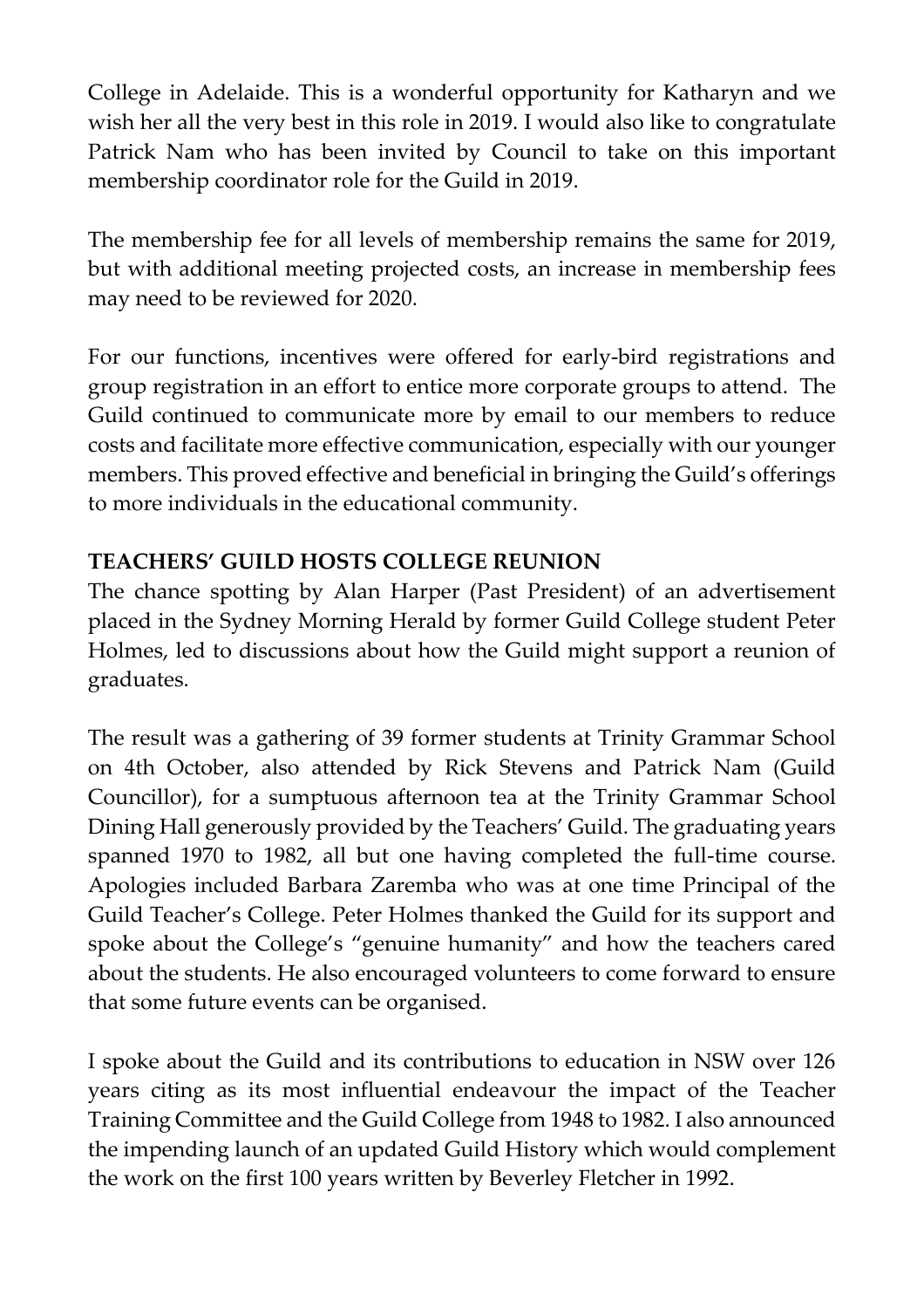

Printed information about Guild membership and events was made available and all present were invited to register for the Annual Dinner and Awards Night. Attendees signed up to the beginning of what is hoped to be a growing data base.

The afternoon was a most pleasant occasion as friendships were renewed and stories shared. Of the 39 graduates, it was very pleasing to hear that 18 are still teaching. Several attendees continued their reminiscences over dinner at a nearby restaurant.

## **GUILD HISTORY**

## **Celebrating 125 years of the Teachers' Guild of NSW**

Editor: Ian Keese assisted by Denise Thomas

The Teachers' Guild of New South Wales launched its new 125 years Guild History publication at the TEACHERS' GUILD OF NEW SOUTH WALES ANNUAL DINNER and PRESENTATION OF AWARDS on Friday 26 October 2018.

The Teachers' Guild of New South Wales is a remarkable body which for 125 years has maintained its foundation aim to promote in all possible ways "the care of education". The Council of the Teachers' Guild of New South Wales is delighted to produce Caring for Education, celebrating 125 years of the Teachers' Guild of NSW, a publication that builds on Beverley Fletcher's history published in 1992. Beverley's work is brought up to date through the contributions of Guild Presidents from Rex Morgan's reflections on the 1960s and 1970s to Frances Fleeton, our Immediate Past President, and President from 2005 to 2015. The contributions of Guild Presidents are supplemented by two additional special studies by Life Members and former Executive Members of the Guild Council, Denise Thomas and Rick Stevens. Denise has focused on the contribution of women throughout the Guild's 125-year history, while Rick has given us a personal reflection of his time as a student of the Guild Teachers' College where he began his "internship" in 1968. My special thanks are extended to Mr Ian Keese, without whom this publication would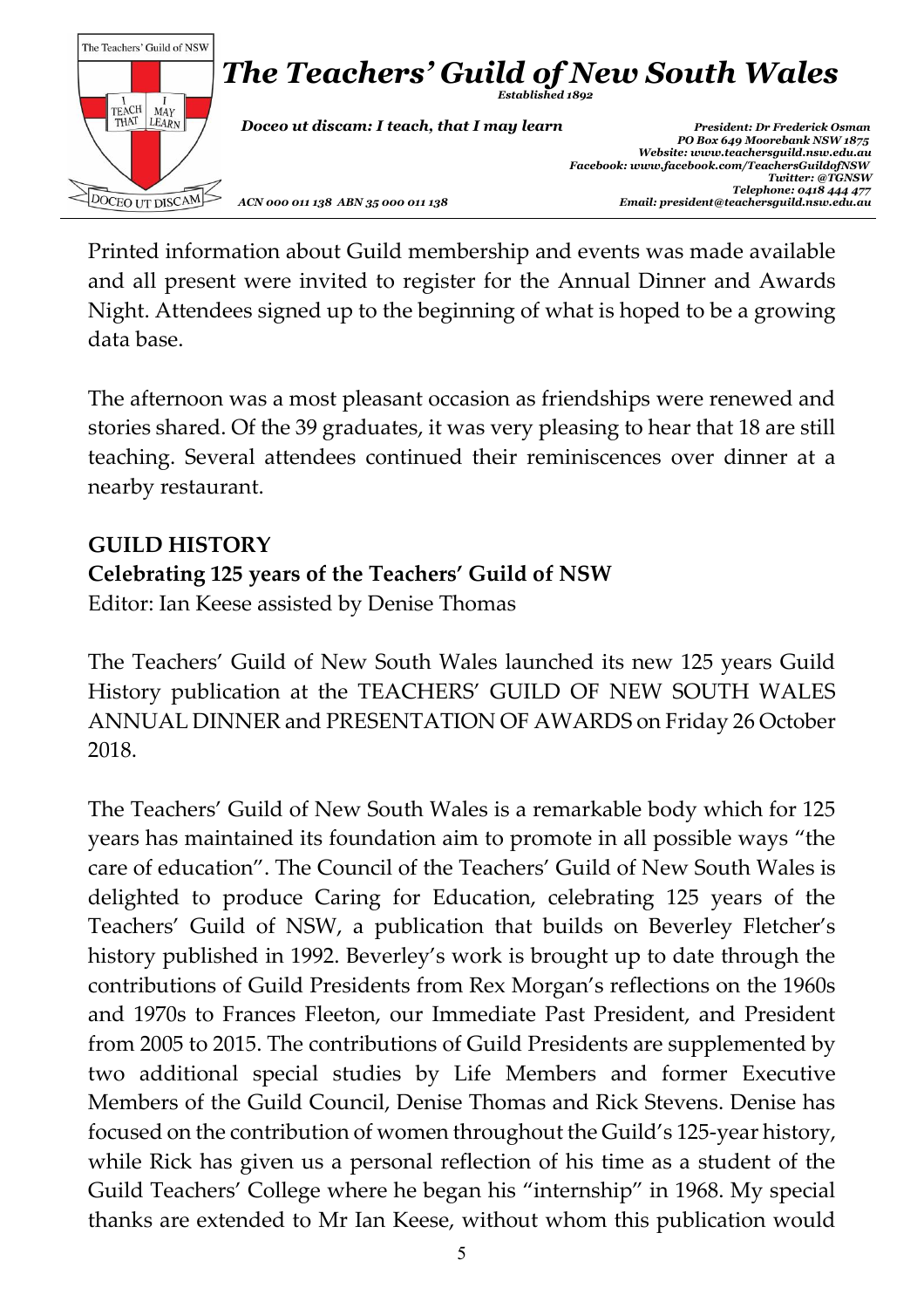not have been possible. Ian has been the driving force behind the development of the publication working closely with the eight contributing authors.

This new publication, produced by the Teachers' Guild of New South Wales, reflects the Guild's continuing commitment to providing an up-to-date overview of the variety of events that the Guild has offered during its long history. As the longest established professional organisation for teachers in Australia, the Guild has for 125 years been an undeniably important influence in the history of education in New South Wales. It continues its commitment to the care of teaching, to stand on the shoulders of past and current members who have helped to shape education in this State and positively enrich a countless number of school students' lives.

Today, the Guild continues to promote a long-established theme of deep interest in the professional development and encouragement of educators, providing opportunities for members of the profession to network, refine skills, and receive recognition. Its primary concern when it was founded was for the development of teachers by teachers, and the name "Guild" continues to capture that noble purpose. The goodwill which our association commands in schools will continue to be met by our earnest endeavours to champion and support the finest values in our profession. An association like ours survives because of the work of many volunteers. Most notably among these are those who work to advance the cause of education generally and the profession of education in particular. The Guild remains an important influence, embracing the new, while retaining the core values on which it was founded, and emboldens members to uphold and advocate the motto, *doceo ut discam – I teach, that I may learn*. I commend this publication to you and hope that the material will stimulate discussion, provide insight, and affirm you, in your most important role – educating the youth of Australia.

## **PROGRAMME FOR THE YEAR**

The challenge each year for the Council is to plan a varied programme that provides professionals in Schools with a choice of events that reflect current educational issues. Each year the Guild evaluates what changes should be made to our current programmes to further meet the needs of our audience.

In 2018, the Guild proudly celebrated its 126th year and continued to make a significant contribution to the professional development of teachers within the education sector.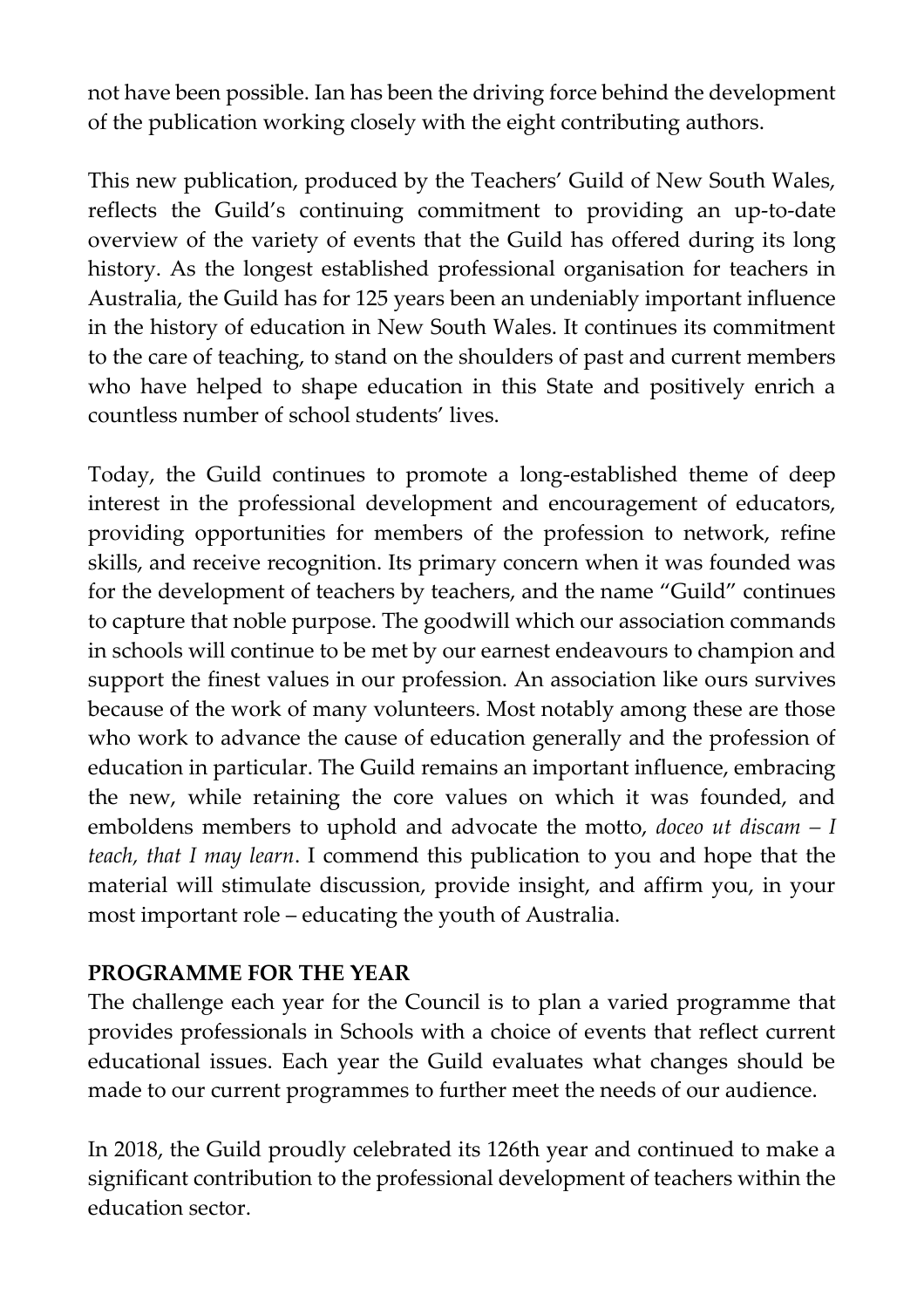

On Monday 9 April, The Teachers' Guild of New South Wales welcomed expert panellists from a variety of backgrounds, schools and perspectives, for a Leadership Panel Forum addressing the topical questions: *How do we reinvent education*? And, *How can we build better schools together?* Our esteemed panel included:

**Dr Linda O'Brien** AM who has been the principal at Granville Boys High since 2008 and is passionate about the great value of an arts education for young people.

**Darren Cox** is currently the principal of St Philip's Christian College Cessnock, which is an innovative school situated on 100 acres in the Hunter Valley.

**Dr Paul Burgis** has been the Principal at the Presbyterian Ladies College (PLC) Sydney since 2011.

**Linda McNeil** has worked in Catholic education for a decade and a half, firstly in the Maitland-Newcastle Schools Office, and now as the Executive Director of the Council of Catholic School Parents.

The moderator for the evening was Kathryn Taylor, the Director of Turning Point Consulting, a Centre of Excellence in Leadership, Change & Wellbeing, Board member of Wellbeing Australia, expert in Education and Wellbeing for ACPi and member of the Global Career Council with ICCI.

We are very lucky to be part of a field where there is so much scope when it comes to professional development seminars, workshops, presentations and conferences. For all present on the evening, the workshop promoted innovative teaching and leadership initiatives, demonstrated educational leadership and at the centre of the entire discussion, the recurring theme of wellbeing and developing the character of students based on their strengths, emerged. When teachers attend professional seminars or workshops, we can choose what topic we would like to unpack or learn more about and then we can return to our schools or classrooms and put that new pedagogical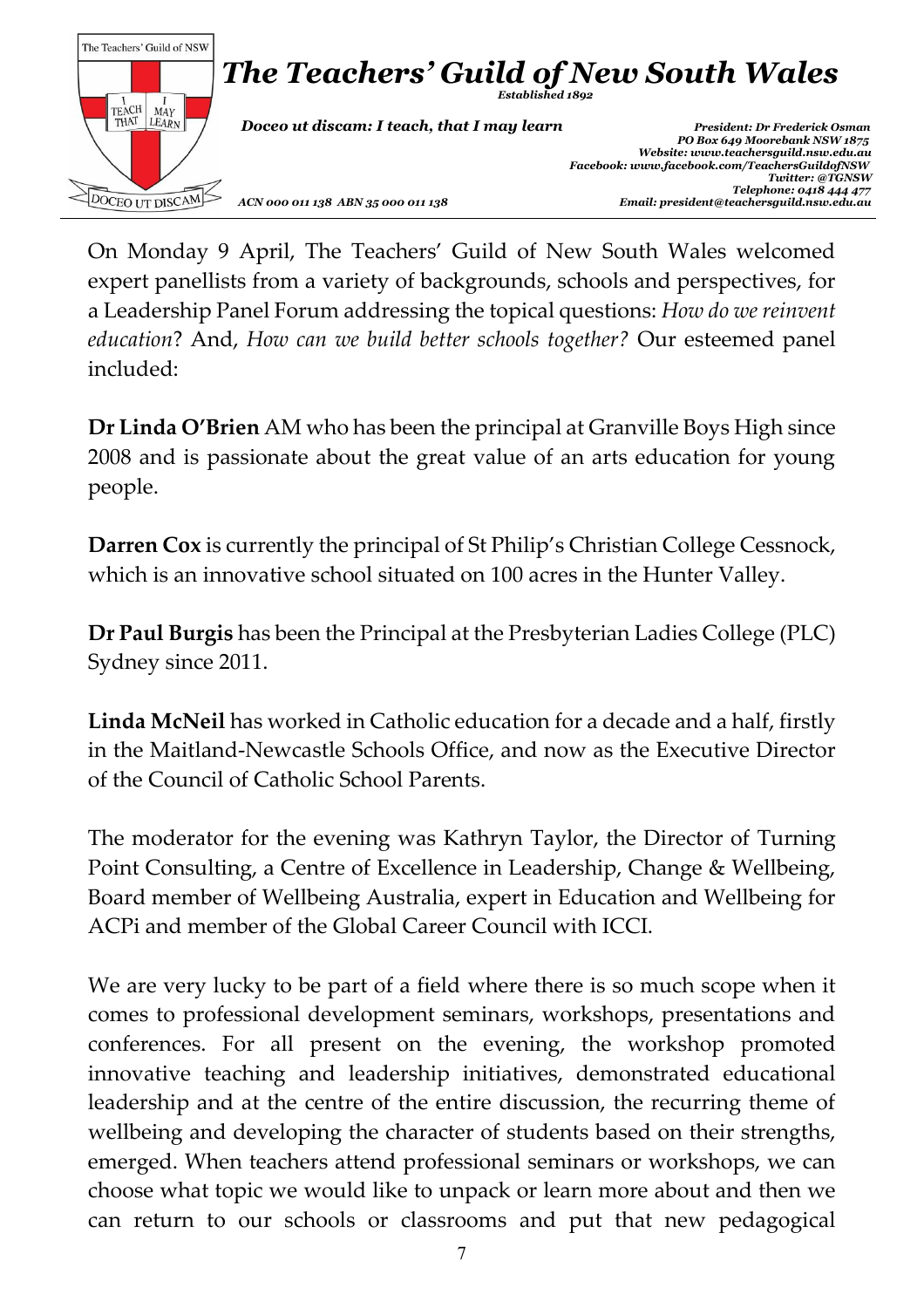approach into practice. But, how often do we hear first-hand from principals and school leaders? We generally hear from specialists in a certain field or external consultants. But this panel allowed leaders to open up the gates to their school. They encouraged the audience to ask questions about key topics around education today, which were very relevant to all present and no doubt influence the audience members' future teaching and purpose.

Dr Linda O'Brien referred to her students as 'the gold behind the gate' whilst also explaining the struggles that her students face on a daily basis. Darren Cox amazed us with the way that he has built his school from the ground up, waterslide included. He is not only the principal, but the sports coach and mentor to many teachers and students in his care. Darren described the importance of leaders to 'shepherd' their staff on their professional development journey. Dr Paul Burgis' view on pedagogy and his explanation of models of education which have inspired him, allowed us to see his leadership style, underpinned by academic rigour and wellbeing. To conclude, Linda McNeil emphasised the importance of open communication, relationships and collaboration between school and home. A wonderful message.

On Monday 14 May 2018, The Teachers' Guild of NSW and Gifted Families Support Group Inc. hosted more than 70 educators to their Teach Meet: 7 min Spotlight on Schools and Technology: Enhancing Engagement for Gifted Learners. Thank you to our wonderful and diverse presenters that included:

## **Simon Harper – Killara High School**

*Education for a Changing World: Teaching and Learning in an AI World*

**Matthew Esterman – Trinity Grammar School** *The Power of Sharing*

**Dr Simon Crook – CrookED Science** *Engaging Gifted Students in K-6 Science and Technology*

**John Drake – Parramatta Marist High School** *Engagement with Desmos*

**Christina Alvarez – Australian Film Television and Radio School** *Media Lab: Screen Literacy for Schools*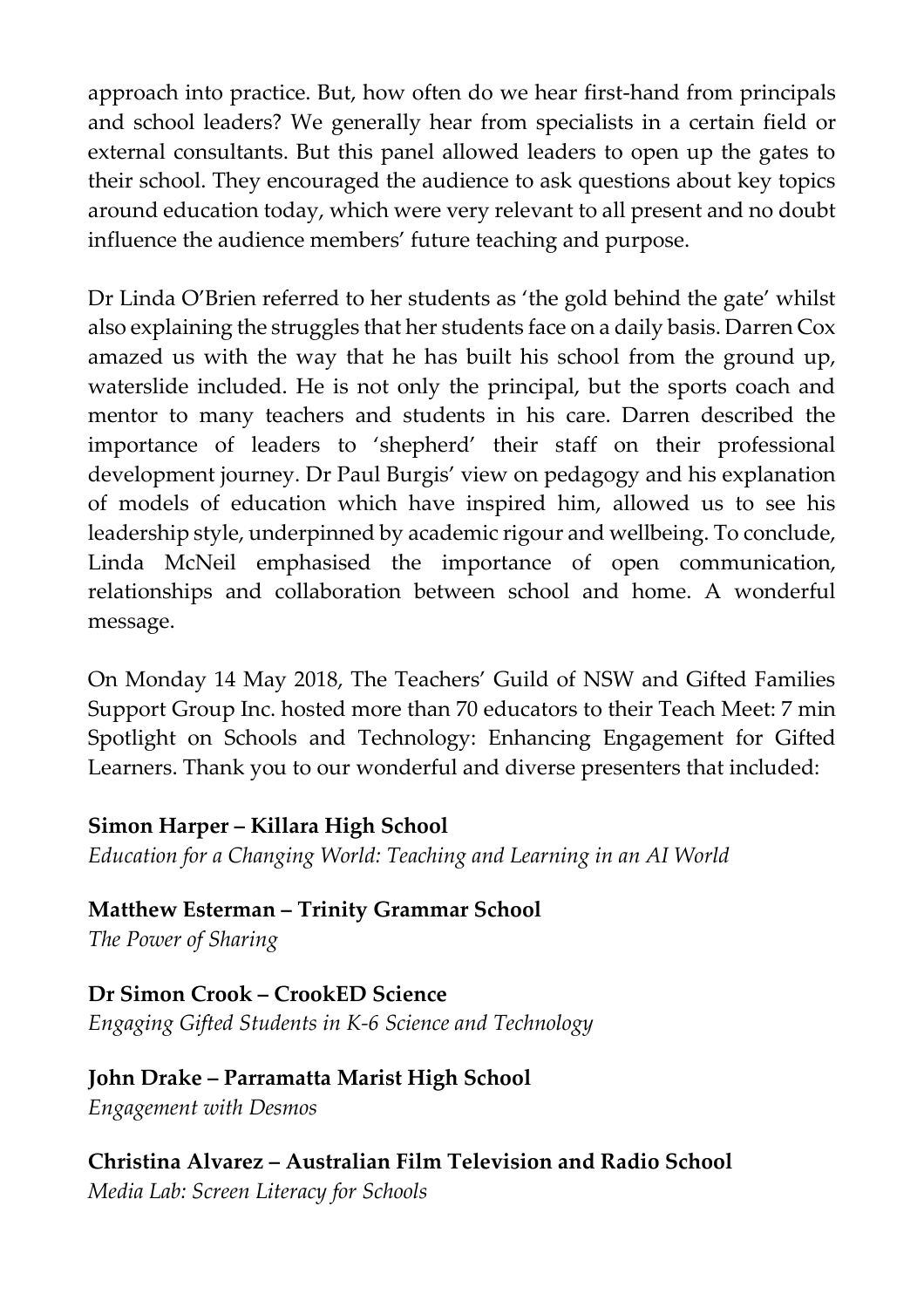

**Dr Ken Silburn – Glenfield District Office DoE** *iSTEM program*

## **Katharyn Reid – St Catherine's School Waverley**

*Spelling: A paradigm shift*

**Cameron Paterson – Shore School**

*Students are Changemakers*

The event was supported by The Teachers' Guild of New South Wales and Gifted Families Support Group Inc.

The Guild Educators' Network (GEN) provides a place for students and teachers to network, develop ideas and share experiences. On June 14th we held an event focusing on building mentoring opportunities and resilience in challenging teaching situations and delivered by anzuk. anzuk was founded in 2004 by their current CEO Daniel Mundy and Managing Director Ben Goldsmith, initially sourcing teachers from Australia and New Zealand to work in the UK. anzuk places exceptional teachers in vibrant education settings around the world, always helping educators make the right choice. Enjoying personalised support throughout your career journey, whether you are a graduate, returning to work or a community leader. anzuk are extremely professional. Their consultants are great and the Teachers' Guild of NSW is delighted to have them as a Corporate Sponsor for their Early Career Awards in Teaching.

The workshop sessions on the evening included:

- Simon Withers, NSW State Manager anzuk Education, presented on the Global reach recruitment opportunities to teach in Australia, London, Canada, Asia and California. The session included the process and compliance paperwork that teachers will need to organise for this opportunity.
- Michael Evans, Permanent Recruitment for Sydney Independent Schools, introduced techniques on communicating effectively to display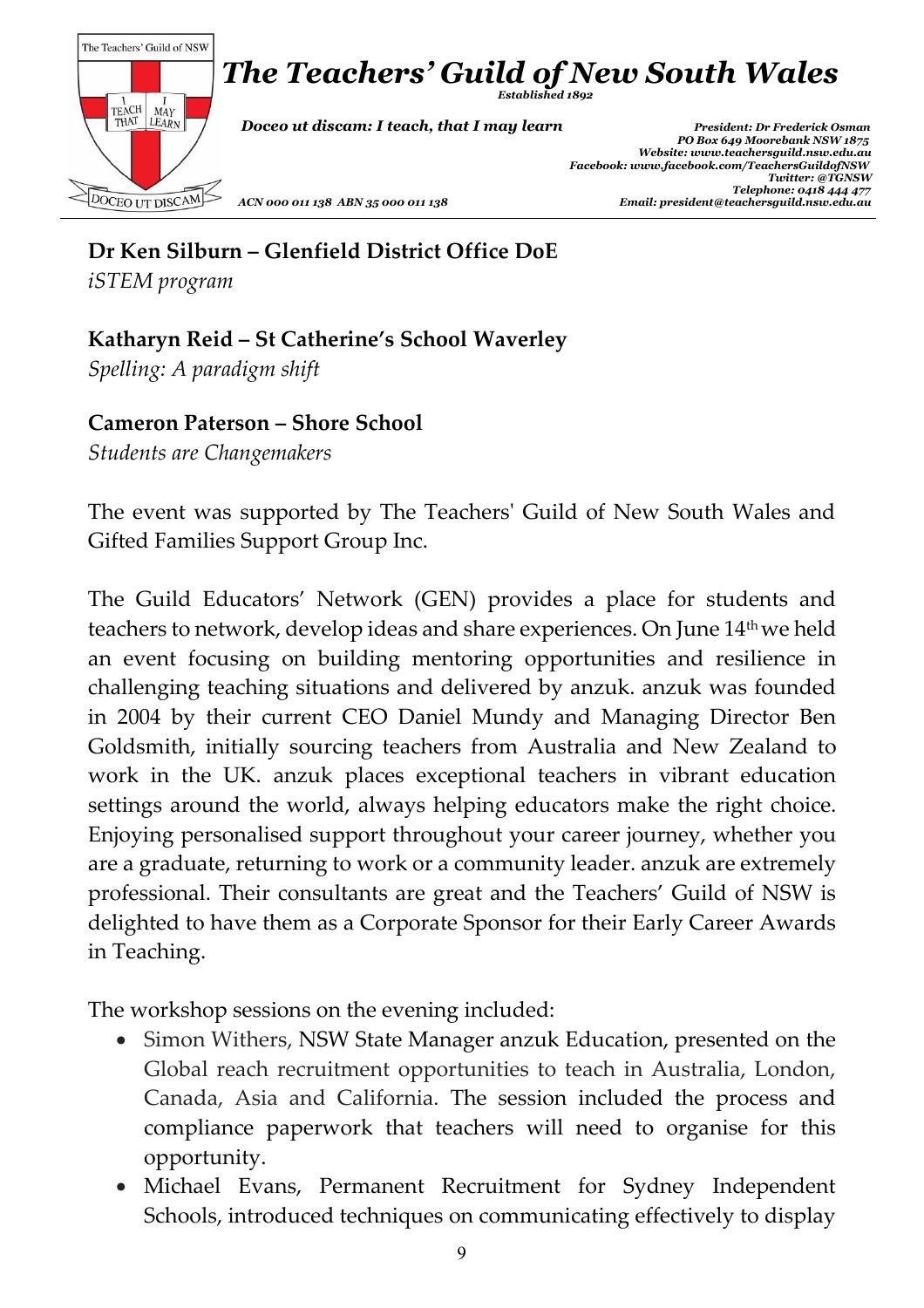courage through interview prepping. The session included a couple of work documents, interview tips and advice including sample questions to help participants understand the process.

 Dominic Howard's session incorporated a holistic approach to organisational development to improve the employee experience while simultaneously increasing business outcomes. The session included the areas of leadership assessment and development, organisational measurement, employee engagement, and wellbeing. The session also included the development of a leadership behavioural competency framework to help participants get a better understanding of how to build resilience in challenging teaching situations. Simple, practical and highly effective advice like this was very well-received by all participants, with very positive feedback being provided at the end of the evening.

The three workshop sessions provided opportunities to evaluate and share best practice in teaching strategies and professional knowledge through practice, improvement and reflection as well as contributing 2 hours of QTC Registered PD addressing Standard Descriptors 6.2.2 and 6.4.2 from the Australian Professional Standards for Teachers towards maintaining Proficient Teacher Accreditation in New South Wales.

The Teachers' Guild of NSW would like to thank Simon Withers, Michael Evans and Dominic Howard for sharing their passion, knowledge and enthusiasm with all who attended.

On Monday 2<sup>nd</sup> July, 2018, more than 200 delegates attended the second Vocational Education and Training (VET) in Schools forum organised by MWLP Linking Youth, Teachers' Guild of NSW and the Australian College of Educators Hills Parramatta. School principals, VET coordinators, teachers, students, work placement providers, training organisations, business and industry representatives were among the delegates at the forum. The aim of the day was to spread the word about the importance of VET in Schools as an excellent career pathway.

There are currently 52,000 students in public, Catholic and private schools undergoing VET training this year. They gain valuable skills needed to meet skills shortages in the workforce now and in the future. The VET in Schools courses prepare students for apprenticeships and traineeships and they can even undertake a School Based Apprenticeship or Traineeship.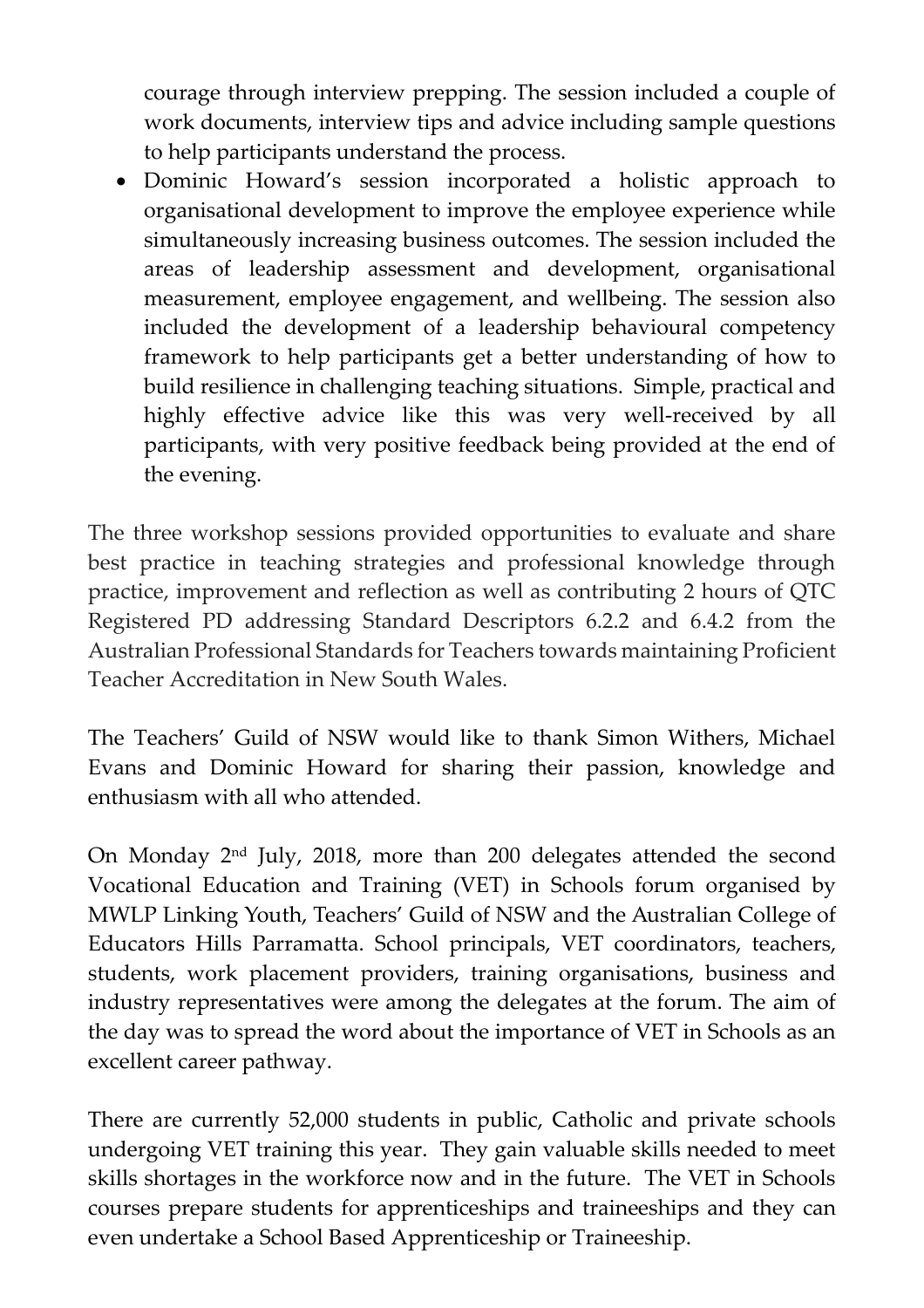

The Hon. Karen Andrews, MP is the Assistant Minister for Vocational Education. She addressed the group via video and said "VET is about real skills for real careers. The number of apprenticeships is growing, and we need to be better equipped to advise students on VET in Schools options and what successes can follow." She then thanked the audience for their passion and dedication to our young people.

There were many more expert guest speakers highlighting the value of Vocational Education and Training and how university is not the path for everyone.

David Collins, Executive Director Training Services NSW said "Vocational training in NSW is a fantastic pathway to a job across so many industries." He spoke of the Government's latest initiative to waive fees for both apprenticeships and school-based apprenticeships. Welcome news to both business and individuals.

Enthusiastic and talented, past and present, VET students spoke of their successes. The value of being paid while you train. The importance of being linked to industry and the likelihood of gaining employment.

Nicholas Capovilla, 2017 SBAT of the Year in Construction explained how a School Based Apprenticeship changed his life. Disengaged from school, advice and support from his Careers Advisor gave him the opportunity he needed. Adam Moore, Corporate Executive Chef, Cerebos Hospitality Industry encouraged all VET educators to be that person who makes a difference in their students' lives. Help them identify their passion and guide them.

Feedback from the day was excellent. Angela Cascarino, VET Coordinator and Entertainment Teacher at John Therry Catholic High School said "I believe we teach VET well, but do we align it to future careers? It's been great to see all the diversity and pathway options and to network with like-minded people. We don't get to do this enough in schools. It's been great."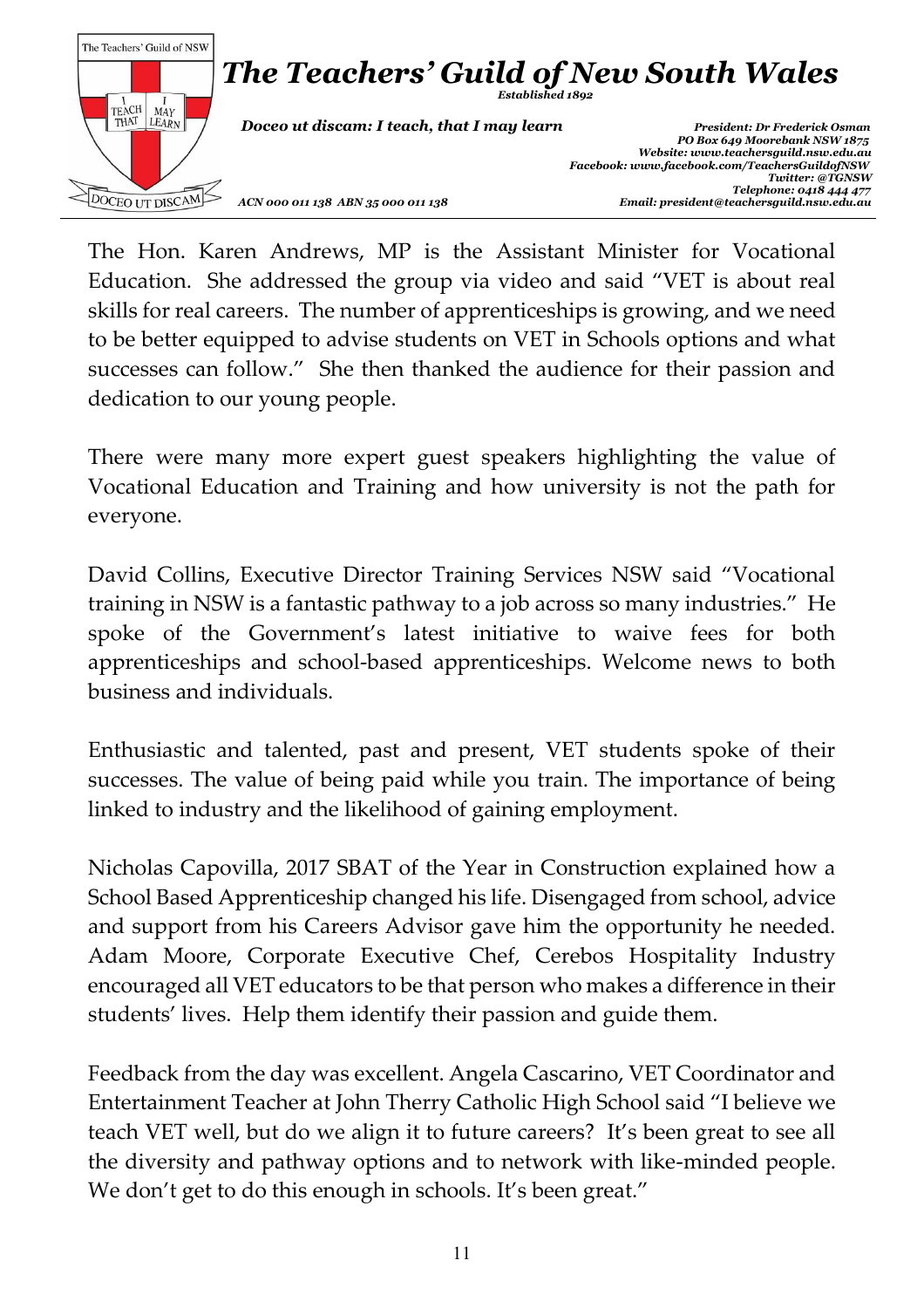MWLP's CEO, Dr David M Williams AM said "VET in Schools generates trainees and apprentices for industry – 'the Tradies are coming' thanks to our outstanding VET teachers and trainers across all education sectors".

On Monday 13th August, the Guild continued its format for the Guild Research Award Presentation Evening. The evening was an opportunity to give teachers and post-graduate students an opportunity to present their research work to a learned audience in the friendly environment of a school setting.

These awards were created to encourage excellence in research work, and all nominees who participated in these awards received a certificate recognising the nominee's highest standing.

The evening was highly successful with *thirteen* different research presentations submitted for consideration. All nominees who participated in these awards had an opportunity to compete for the \$1000 'Guild Research Award' and \$650 'The Teachers Mutual Bank Award' and special certificates that recognise the nominee's high standing.

This new format and approach to presenting current research to peers in education highlights the positive work being done to ensure education continues to move forward into the future.

Thank you to those Councillors who assisted the President in running the event: Hayley Tuft and Diane Gourlas. Thanks also to our esteemed Judging Panel of:

| Professor Andrew Martin (Chair) University of New South Wales |                                      |
|---------------------------------------------------------------|--------------------------------------|
| Rick Stevens                                                  | Teachers' Guild of New South Wales   |
| Sharrda Shah                                                  | Transform Education, Founder and CEO |

The quality of the presentations was outstanding and the panel had a long and difficult task in judging the different and varied presentations because of the broad content and diversity of the subject matter.

On Thursday 30th August, 2018, an esteemed panel of guests led a powerful discussion about what high school students and pre-service teachers can expect from a career in teaching. The panellists had a range of experience as well as diverse backgrounds, with all members present gaining great insight into what it means to teach, as well as what it means to lead.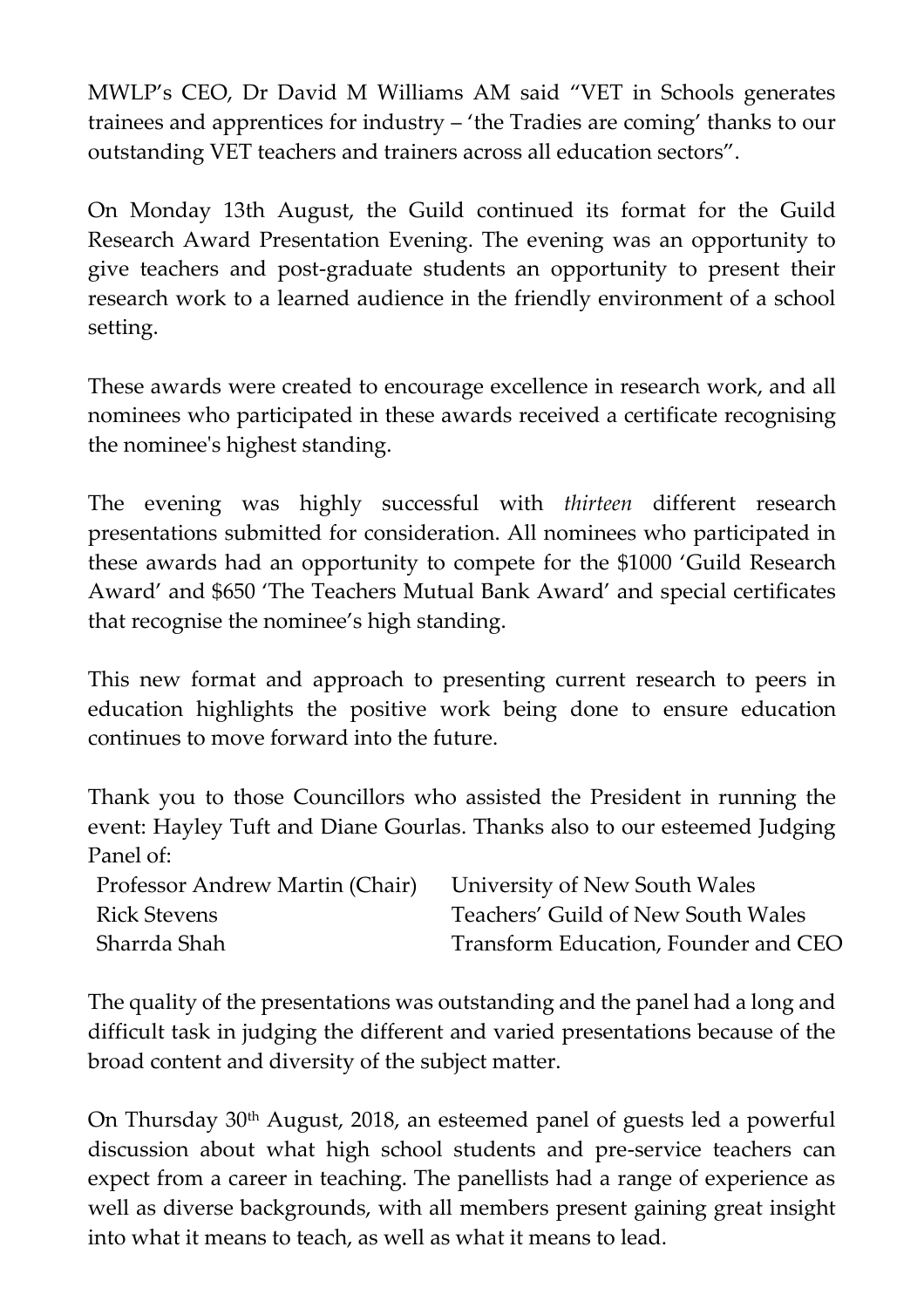

The panelist members were:

- Dr Julie Townsend, Headmistress, St Catherine's School, Waverley;
- Dr Katina Zammit, Deputy Dean, Western Sydney University;
- Kathryn Taylor Careers Advisor, Turning Point Consulting;
- Patrick Nam Music Teacher, Brigidine College, NSW Teachers Guild Member;
- Nicole Leong Current Macquarie University Student studying Bachelor of Education (Secondary);
- Emma-Lee Poole Preschool Teacher, Apples and Honey Preschool.

Furthermore, University Stall Holders were also present to answer any questions and network with students. Universities showcased the degrees they had on offer.

Alexi Kayes, who is a Councillor of the Teacher's Guild of NSW and currently a careers consultant at the University of Wollongong, Sydney Business School facilitated the evening. General questions to the whole panel were around their motivation to become teachers, how they chose what level and type of teacher they wanted to be qualified for and how they chose the right university at which to study. Without a doubt, all panellists agreed that initiative, positivity, kindness, leadership and a passion for curriculum are important for all teachers. Unanimously, the panellists explained that at the heart of teaching are relationships with students, with colleagues and with parents.

Dr Townsend explained the qualities that make the best teachers she has ever seen. She also explained the training she thinks provides a great basis for teachers as well as outlining what teachers who aspire to be principals or leaders within their field need to do in their career. The Early Career Teachers and students explained what they did whilst studying which assisted them in their degree, which was mainly work experience and getting involved in their community. They also described the highs and lows of practicum experiences and placements.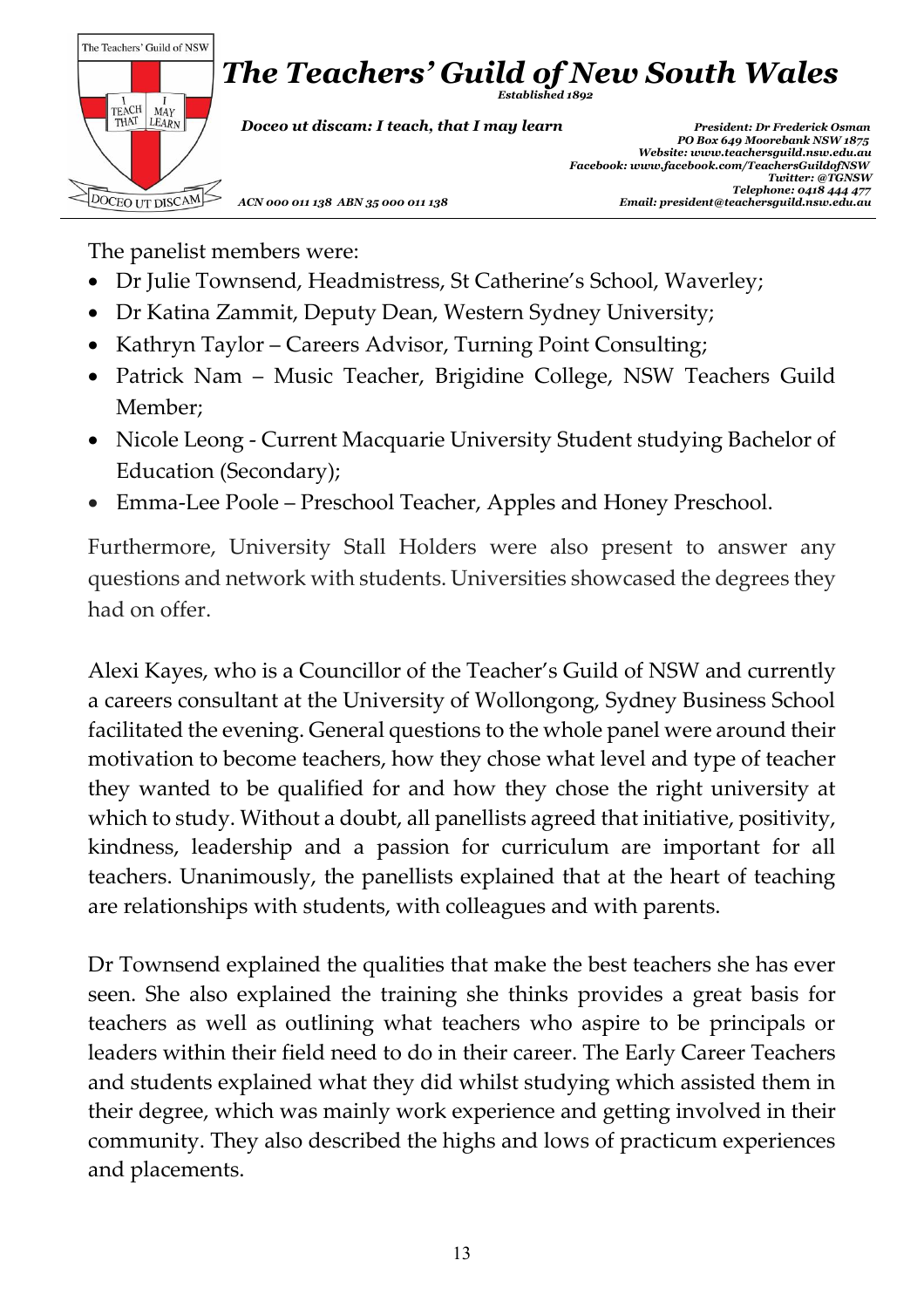Katharyn Taylor gave us an insight into alternative career paths for teachers outlining both traditional and non-traditional roles. All panellists shared their responses to the following questions:

- What has been your most challenging and gratifying moment as a teacher?
- What do teachers do that you might not expect/ see day to day?
- What is a day in the life of a teacher like?
- What advice would you give someone contemplating a career as a teacher or starting off on their career as a teacher?

Wonderful questions, wonderful panellists and a wonderful evening. Thank you to all who attended and made it such a success.

On *Friday October 26*, on World Teachers' Day, the Teachers' Guild of New South Wales held its *2018 World Teachers' Celebration* at the Concord Golf Club, to award the outstanding professional contribution to education made by a select group of teachers. This evening was a celebration of the amazing, talented, innovative, progressive and essential work that educators do on a daily basis to ensure Australians have access to and receive the best possible education available. These awards highlight the achievements and diversity of the education profession across our State.

This important occasion allows us to celebrate and acknowledge the achievements of all our teachers in an increasingly complex, multicultural and technological society.

The Teachers' Guild of NSW greatly admires the commitment of teachers in enhancing their professional knowledge, improving teaching practice, finding new ways to engage with students, and developing and fostering relationships with the wider community.

Each Year, these Awards Honour an educator of great standing, who also has a Guild Connection. This year we were delighted to honour Mrs Frances Fleeton, Past President of the Teachers' Guild of NSW who has been actively involved in education for many years as a teacher, administrator and a principal. The inaugural Phyllis Evans Medal was presented to Mrs Frances Fleeton with Rick Stevens delivering the vote of thanks on behalf of the Council of Teachers' Guild of New South Wales.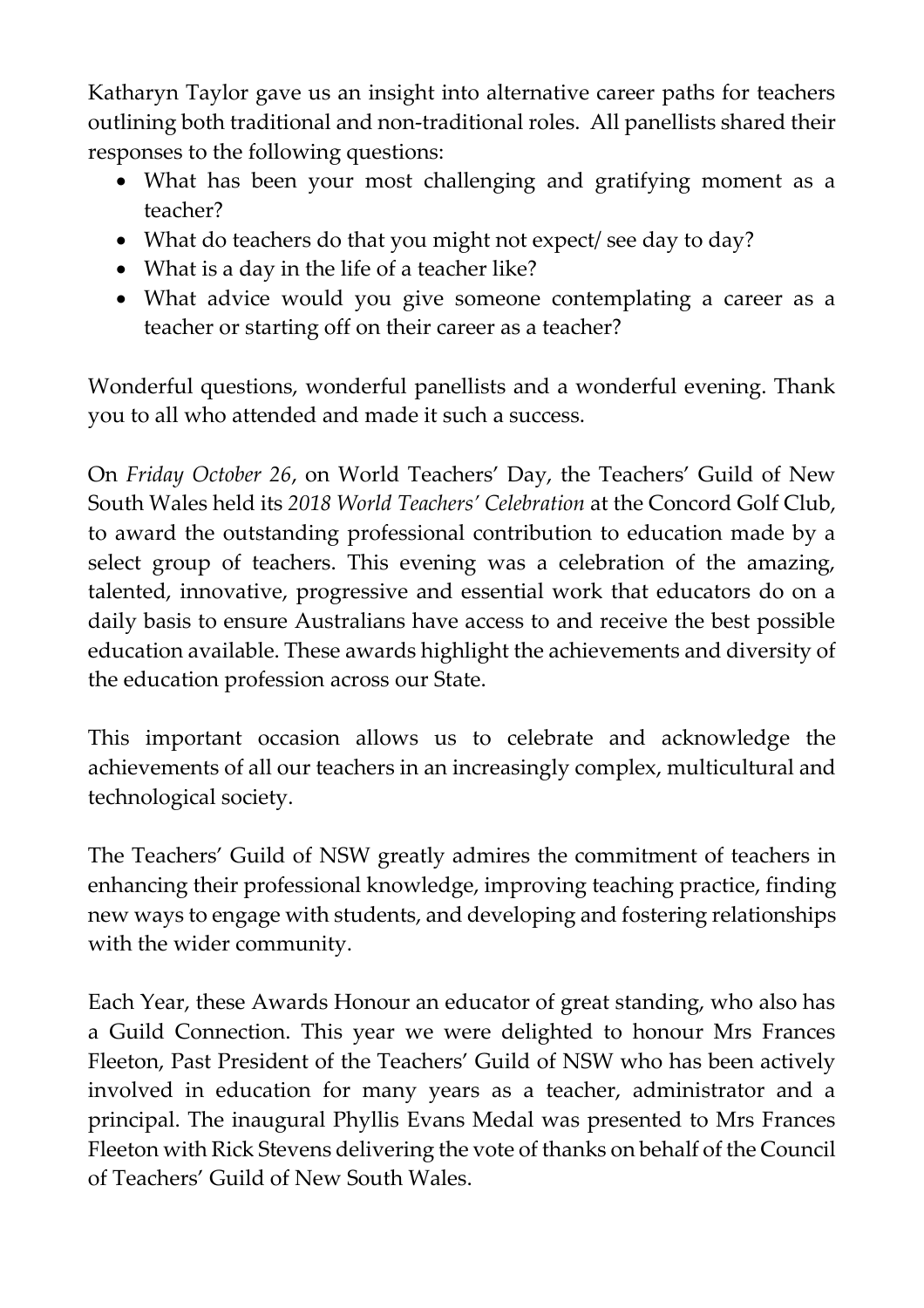

This year, 208 guests gathered to celebrate the presentation of awards presented by special guests The Hon. (Rob) Robert Gordon Stokes, MP, Minister for Education, Mr Jihad Dib, Member for Lakemba, Shadow Minister for Education and Mr Damien Tudehope, Member for Epping. The event honored 57 worthy recipients across the different sectors and stages of education. Award for teachers in their early years of teaching awards in 2018 have been very popular and we thank the generous sponsorship by "anzuk – providing quality educators since 2004; every way, every day, always" in supporting this award category.

#### **Primary School Division finalists:**

Rebecca Flannery, Kincoppal Rose Bay John Forbes, Blue Mountains Grammar Mark Gannon, Trinity Grammar School Brenton Herbert, Lakes Grammar School

## **The 2018 Primary School Division WINNER was MARK GANNON from Trinity Grammar School.**

#### **Senior School Division finalists:**

Jason Borg, Georges River Grammar Allyse Miskle, St John Bosco College, Engadine Katie Szwecow, De La Salle College, Ashfield Sara Vassallo, Radford College, ACT Christie Ward, The Scots School, Albury Daniel Woolley, Barker College **The 2018 Secondary School Division WINNER was JASON BORG from Georges River Grammar.** 

**The Guild Scholarship Prize** is donated by the Teachers' Guild of New South Wales for an outstanding student in the second year of the MTeach program at the University of Sydney.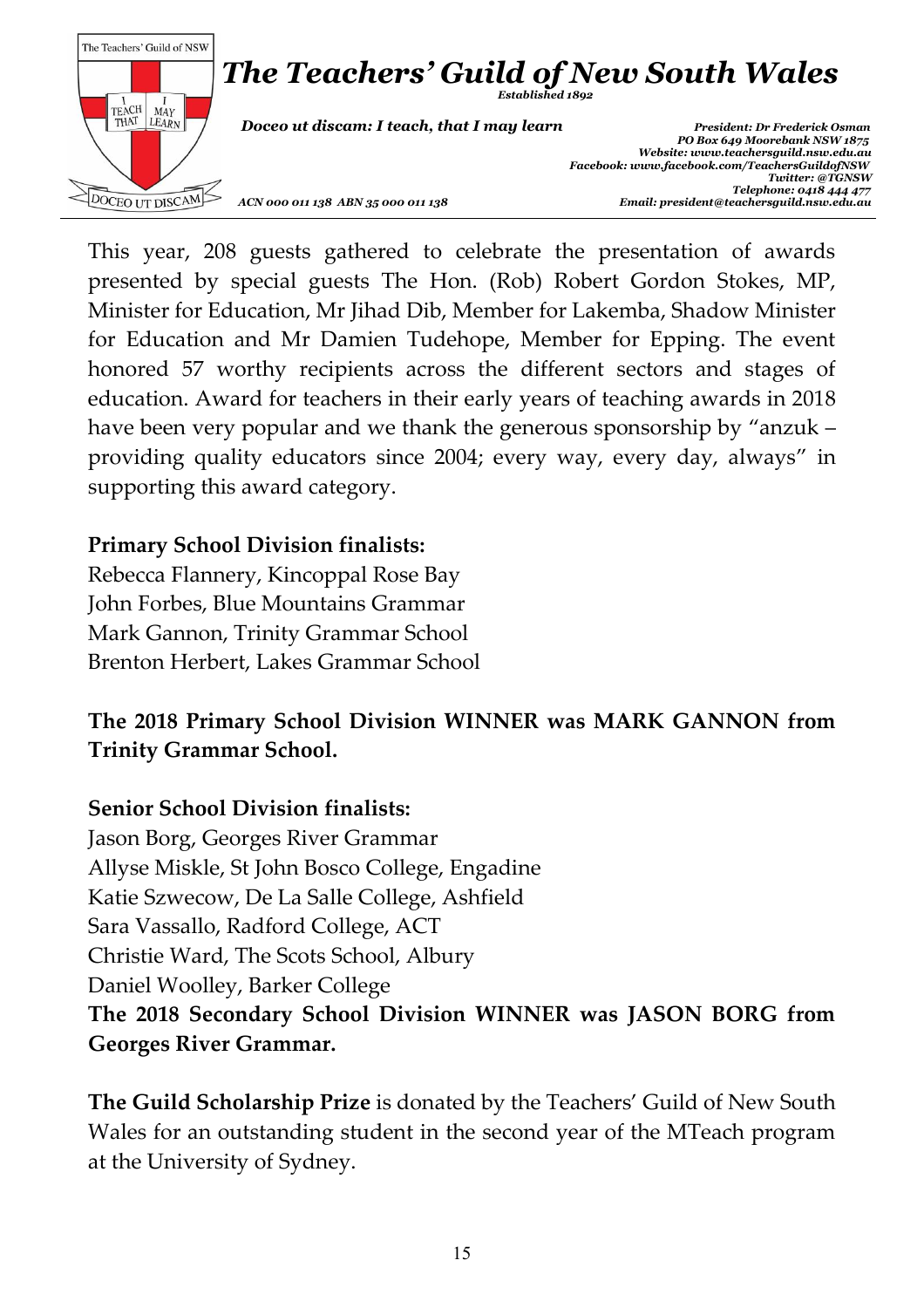**The 2018 Guild Scholarship Prize WINNER was GIORDI POLI from the University of Sydney.** Highly Commended were also awarded to Larissa Cini, University of Sydney and Natalie Leung, University of Sydney

The Guild Research Award and Teachers Mutual Bank Award was offered to a Postgraduate Student and/or Experienced teacher in NSW, who is currently completing or completed outstanding research of direct benefit to classroom teaching. These awards have been very popular as The Presentation Evening attracted an unprecedented number of presentations and the Guild was delighted with the quality of the applications that were presented for consideration. We thank the generous sponsorship from Teachers Mutual Bank – We put you first in supporting this Award category.

## **The Research Award finalists:**

Simon Crook, University of Sydney Elisabeth Freer, University of New South Wales Helena Granziera, University of New South Wales Cherry Zin Oo, University of New South Wales Conor West, University of Wollongong

**The 2018 Teachers Mutual Bank Award WINNER was HELENA GRANZIERA from the University of New South Wales.**

**The Research Award WINNER for 2018 was ELISABETH FREER from the University of New South Wales.**

**The Honorary Fellowship (HFTGN) awards** continue to increase our Membership profile. We congratulate the following members on being awarded Honorary Fellowship in 2018:

**Dr Paul Burgis** *HFTGN* has been involved in education for over 35 years and has held significant leadership roles during this time in both secondary and tertiary institutions. He has been the Principal of PLC Sydney for the last 8 years. Prior to this he was the Principal of Inaburra School for five years. Prior to this, Paul ran the Master of Arts in Education program at St Martins College, Lancaster University. He has held the role of Chair of ISTAA for three years, serving on the Council for eight years in total. He has written chapters for the books 'Teaching Well' and 'Learning Well'. He also supports Katoke in Tanzania and the education of young women in Zimbabwe. Dr Paul Burgis is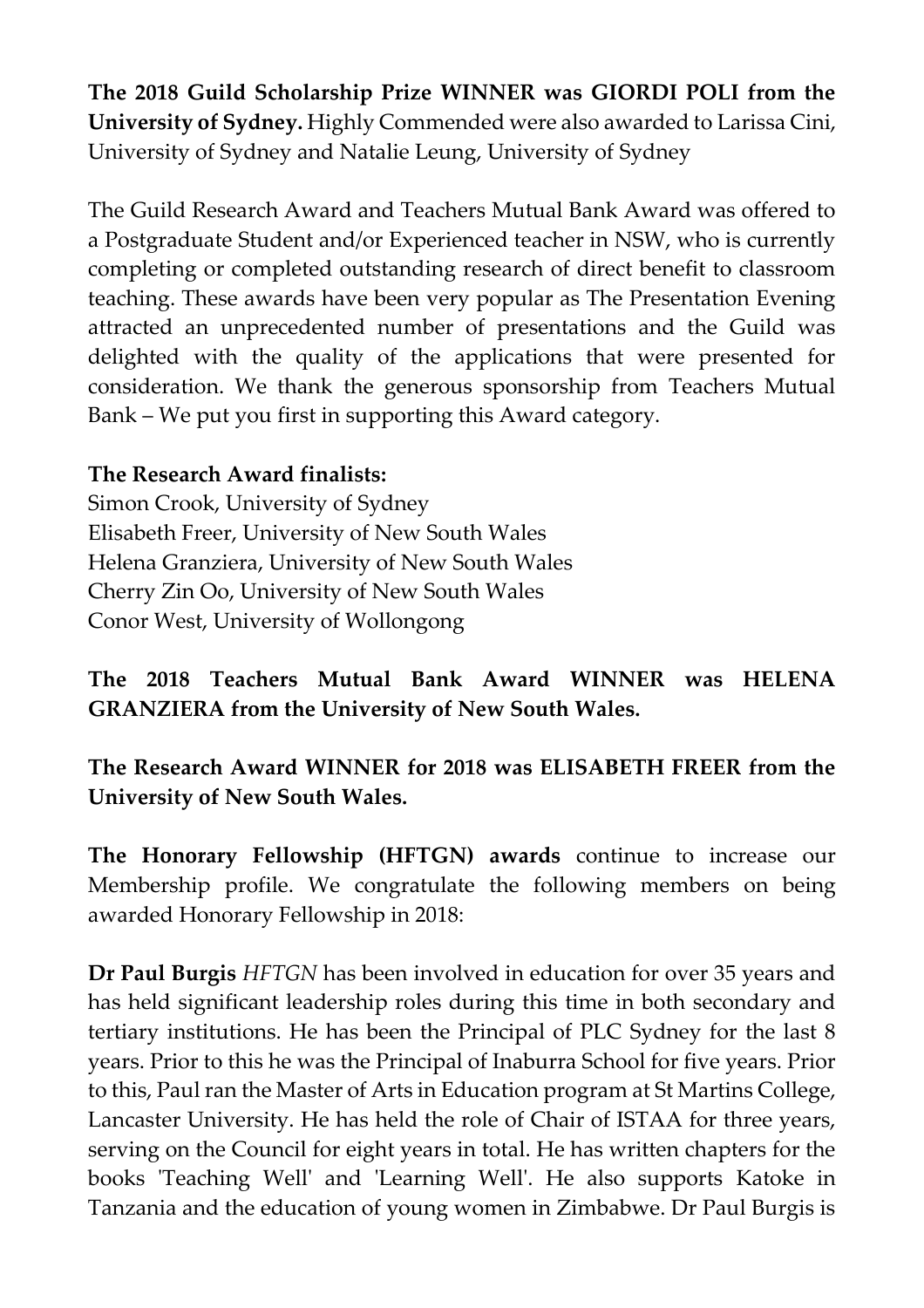

a worthy recipient of the Teachers' Guild of New South Wales Honorary Fellowship Award.

**Mr John Goh** *HFTGN* has been working in education all of his teaching career. He has been Principal of Merrylands East Public School since 2005 and is recognised as a leader of innovation, creativity and learning at this school. Some of John's major achievements include a Public Education Foundation Harvard Club Australia Scholarship to study at Harvard University in 2013 and being a finalist in the Pride of Australia Awards in 2012. In 2009, John's school received the Director General's School Achievement Award and the United Nations World Environment Day Award. In 2014 he was the Recipient of the Australian College of Educators outstanding Leadership in the use of Social Media to engage educators and community. Earlier this year he was awarded the Commonwealth Bank / Schools plus Teaching Award. Mr John Goh is a worthy recipient of the Teachers' Guild of New South Wales Honorary Fellowship Award.

**Dr Bronwen Wade-Leeuwen** *HFTGN* has been working as a classroom teacher in primary and secondary education since 1986 to the present, as well as Tutoring on Teacher Education Programs & Educator at Macquarie University Department of Educational Studies since 2010. Former President and current teacher of the Workshop Art Centre for 32 years and Former President, Secretary, Board Member and Teacher Education Representative. She currently offers regular Mo-ku (Ink-Splash) Eastern/Western watercolour and drawing classes as well as Workshops during the year. Bronwen co-created Mo-ku (Ink-Splash) with Director and Founder, Trish Wade Quinn. She is also the author of the book Out of the Shadows: Fostering Creativity in Teacher Education. Dr Bronwen Wade -Leeuwen is a worthy recipient of the Teachers' Guild of New South Wales Honorary Fellowship Award.

**Dr Linda O'Brien AM** *HFTGN* has been Principal at Granville Boys High since 2008 and is passionate about the great value of an arts education for young people. She completed a Doctorate of Education at University of Western Sydney about the ways in which a music and dance program can build social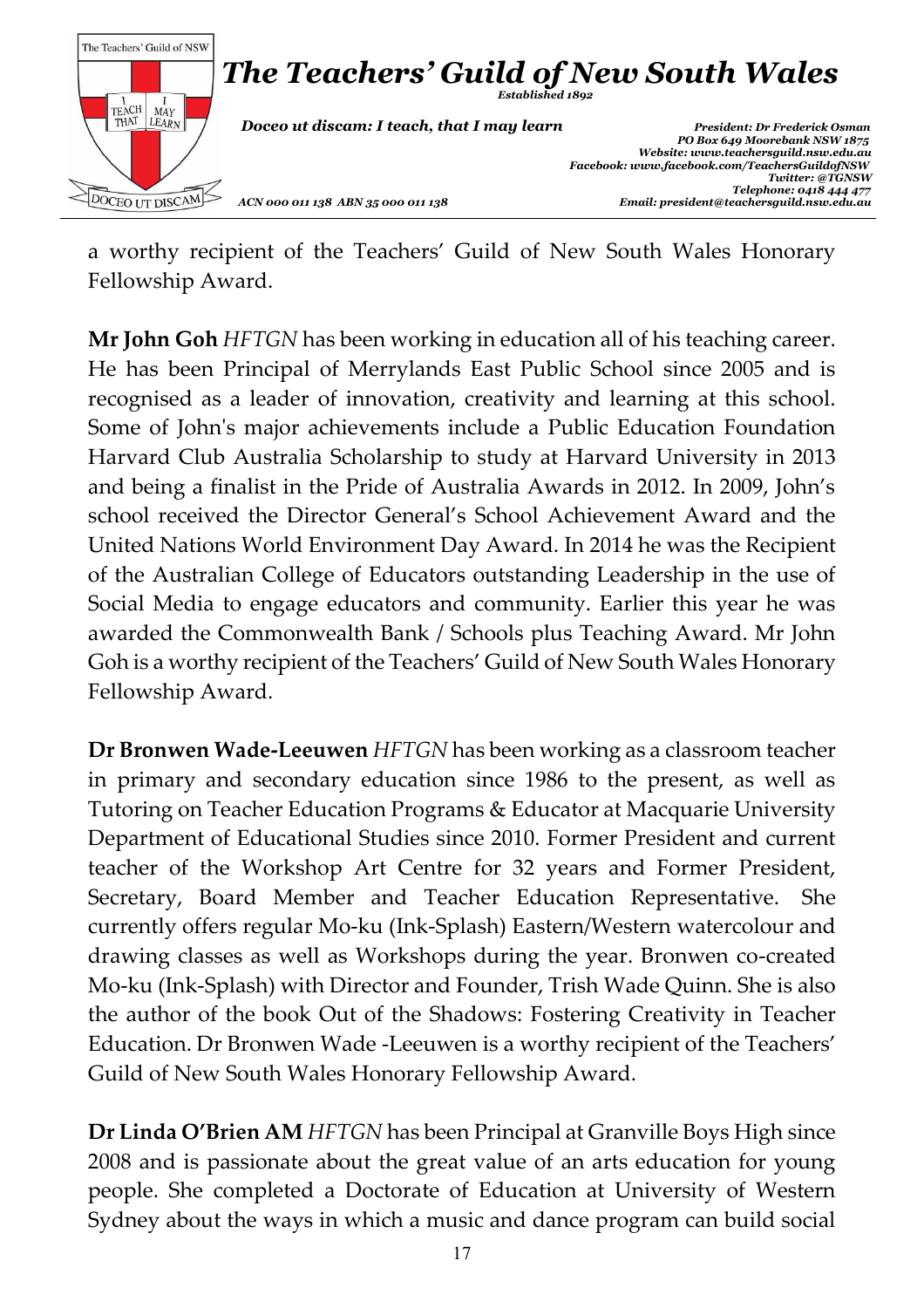cohesion in a school and the success of these programs at the school has transformed the lives of many of the students at the school. She is a Board member of the Board of Trustees for UWS and Director and Founder of Molly McDonald Foundation. She has been deputy Chairperson of the Sydney Peace Foundation and Founding Chairperson of Yayasan Bali International School. In 2013 she was awarded an AM for service to secondary education, innovative practices and service to the community and in 2014, she was the winner of the Local and Regional Category - 100 Women of Influence. Dr Linda O'Brien is a worthy recipient of the Teachers' Guild of New South Wales Honorary Fellowship Award.

**The World Teachers' Recognition Awards** citations were presented to outstanding teachers who have made a wonderful contribution to their school in advancing the education profession.

Amanda Wilson, Shore School Amy Ayres, Northern Beaches Christian School Andrew Facer, Bowral High School Anne Mynott, Macarthur Anglican School Ashlee Koller, Richmond High School Bahia Malas, Blakehurst High School Cathy Frazer, Shore School Celeste White, Chatswood High School Ching-Wen Hsu, St Mary Star of the Sea College Cynthia Jobe-Parker, Lakes Grammar School Danielle De Redder, Glen Innes High School Helen Rhodes, Shore School Jacqueline Young, PLC Sydney James Friend, Shore School Judy Anderson, University of Sydney Kate Hooper, Pittwater House Kathryn Fraser, The King's School Kathryn Genthner, Northern Beaches Christian School Kathryn Pesic, Macarthur Anglican School Kylie Bowra, St Augustine's College Luke Coulton, Thomas Hassall Anglican College Lynette Colthorpe, Lakes Grammar School Martin Lobo, St Aloysius' College Matthew Driscoll, Thomas Hassall Anglican College Matthew Esterman, Trinity Grammar School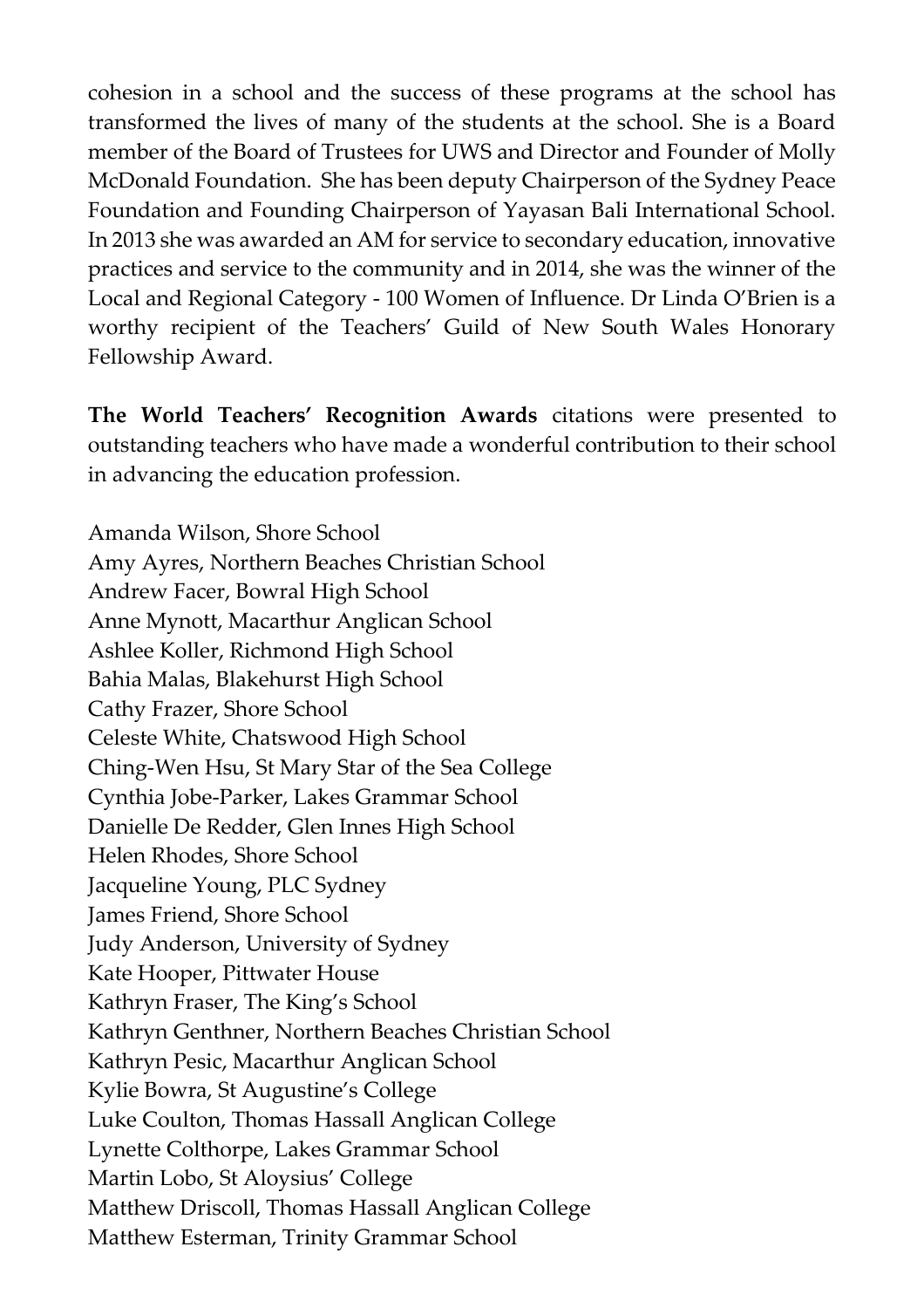

Nathan Crumbley, Lakes Grammar School Nigel Coutts, Redlands Noelene Callaghan, Glenwood High School Rita Sakr, Tangara School for Girls Robyn Ross, Brigidine College Randwick Sarah Hill, Shore School Simon Harper, Killara High School Timothy Flaus, Bowral High School Tracey Rixon, Macarthur Anglican School Zenobia Katrak, Bowral High School

Matthew Esterman, a recipient of the World Teachers' Recognition Award commented: "Being recognised with fellow educators by the Teachers' Guild is humbling and enriching. Teachers do not do their work for public recognition. We do not seek the limelight, nor do we equate celebrity with effectiveness in our work. We do not perform in a popularity contest. So, when teachers are recognised for what they do by their peers, it is also a recognition that the profession has value, power and the ability to stand up and have its voice heard on its own terms."

Special thanks to Northholm Grammar School students Mitchell Old; Jessica Anderson; Raymond Huynh; Dylan Huynh; Ankya Diancin and Anna Ignatovich in providing the entertainment during the evening. I would also like to particularly thank Marilena Herranz and the management of the Concord Golf Club on their wonderful service during the evening.

These Awards have been benefited from the generous sponsorship by the following Sponsors and stakeholders in supporting the Awards:

- anzuk represented by Daniel Mundy, Simon Withers and Michael Evans.
- Teachers Mutual Bank represented by Conor Kiernan and David Herring.
- MWLP Linking Youth represented by Dr David Williams and Michael Everett.
- Snap Printing Burwood represented by Beena Thankur and Gina Turner.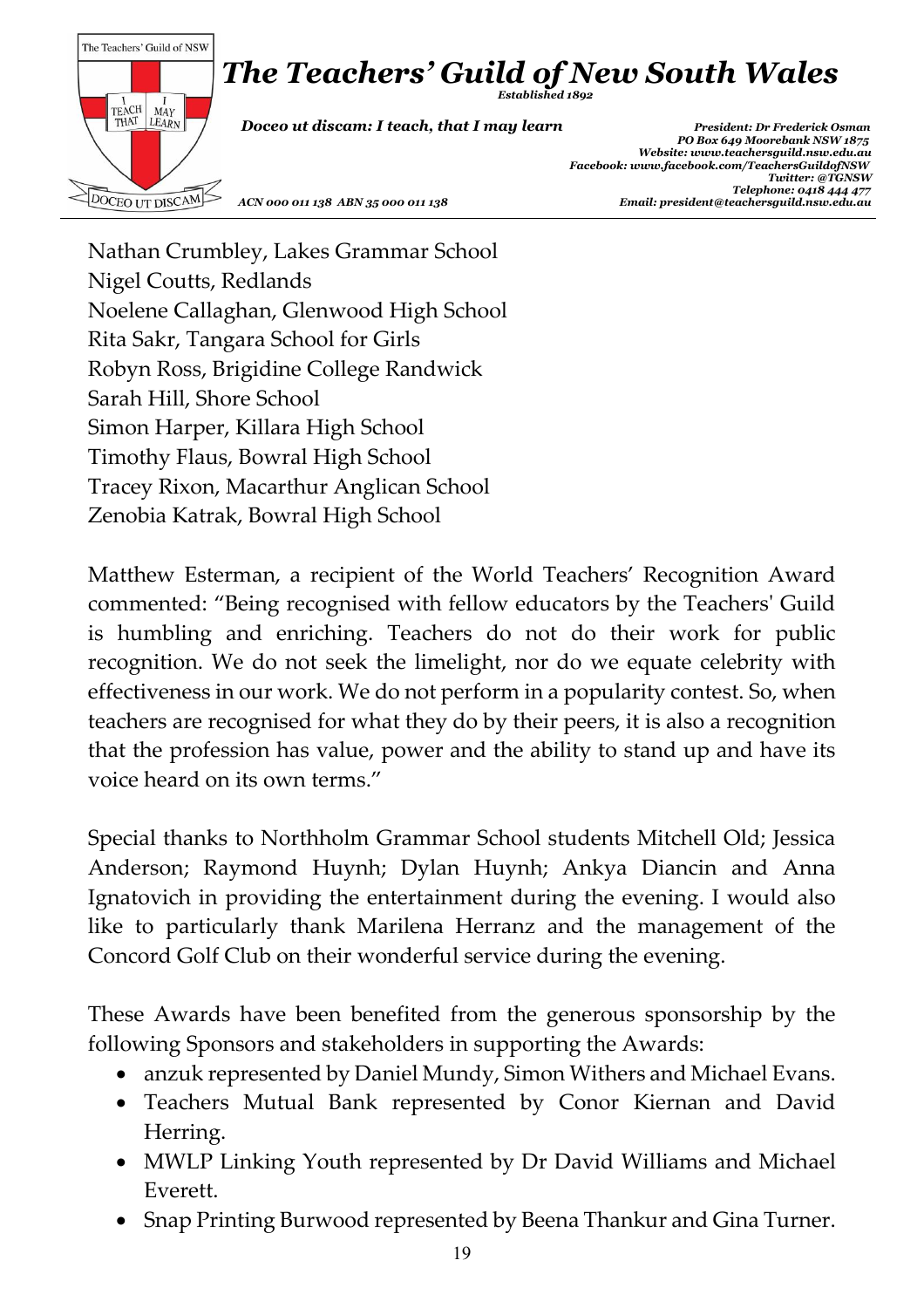The Guild congratulates all award recipients for their incredible achievements. Prior to the Awards evening, a record number of applications for each of the awards presented had been thoroughly screened and interviews had been undertaken to determine the awardees. I wish to express my sincere thanks on behalf of the Teachers' Guild to all the people who generously gave of their time to ensure these processes were undertaken. Thanks to the members of the Committee who offered to chair the two panels – Kathryn Reid (Primary) and Alex Wharton (Secondary). The Guild also thanks Helen Hughes, Rick Stevens, Lauren Barlow, Tom Mae and Frances Fleeton who helped on panels and by interviewing the candidates.

We finished the year on Thursday, 15th November at Trinity Grammar School, with Sarah Carmen from Sponge Education presenting a talk entitled Depth Studies: "Am I doing this right?" to members of the NSW Teachers Guild in providing new opportunities of teaching and learning outside the classroom. We thank Sarah in providing us all important take-home messages regarding the new depth studies.

As the year drew to a close, the final function was our annual **Christmas Celebration**, held on Sunday 9 December at the Sheraton on the Park. All Councillors were invited to celebrate another successful year with good food and excellent company.

## **THE AUSTRALIAN TEACHER – THE NEWSLETTER OF THE TEACHERS' GUILD OF NEW SOUTH WALES**

The Australian Teacher – The Newsletter of the Teachers' Guild of New South Wales is an online publication produced by the Guild and is released two times in the year for our educational community. The newsletter currently has stories about the Guild's recent events and the content would form a basis for the forthcoming issue of The Proceedings. This year, The Australian Teacher Newsletter released two issues to members in June and November. My special thanks are extended to Ms Hayley Tuft who has worked diligently to modify and prepare material for these publications.

I would also like to acknowledge the efforts of Mrs Frances Fleeton who have spent time proof reading the documents for the two issues.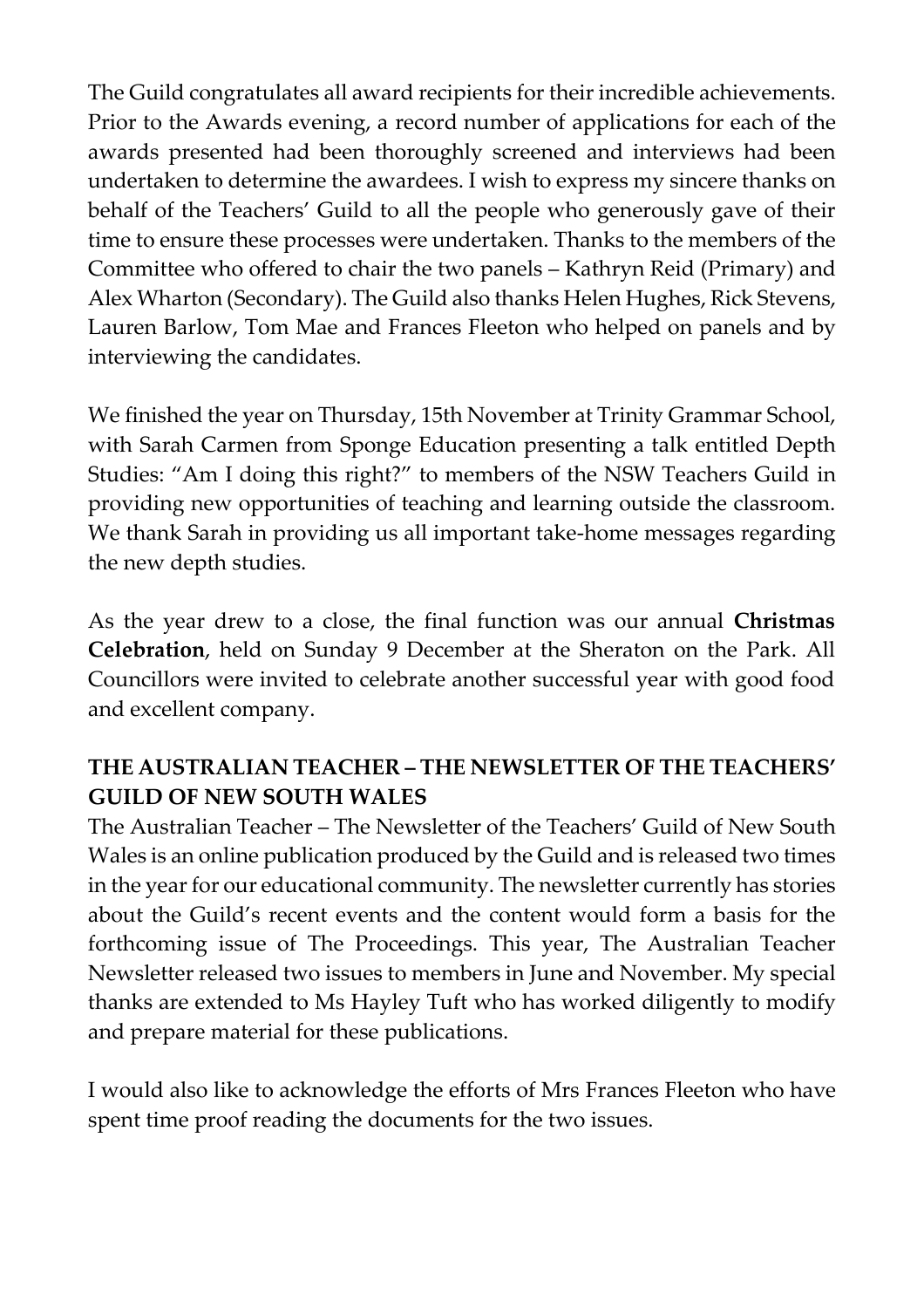

#### **WEBSITE REVIEW**

Ms Noelene Callaghan has continued to work tirelessly to steadily review and update our new website throughout the year, seeking advice from other Councillors. The new look and easier access to sections is now available for our members and other interested educationalists. I wish to personally thank Ms Callaghan for this work and the expertise that she has shown in redeveloping our website and for her continued support of this vital level of communication for the Guild. The Guild in 2019 will look into upgrading its website to consider services like online payments and event registrations.

The Guild's presence on social media sites – LinkedIn, Twitter, Instagram and Facebook has had a steady increase throughout the year, with a strong following on LinkedIn, in particular. These forums remain a vital avenue for our members to keep in touch with our events, as well as providing a network by which educational comment can be made on current issues.

The Council needs to thank Ms Noelene Callaghan, Mr Alex Wharton and Mr Patrick Nam for the outstanding work in coordinating the new Guild Website / Marketing and Style Guide to unify all Guild publications, including a QR code, LinkedIn, Facebook and Twitter presence for the Guild. It is hoped that these avenues for the Guild to extend its network, will attract younger members and make communications easier, more efficient and uphold the value of the Guild for a long time into the future.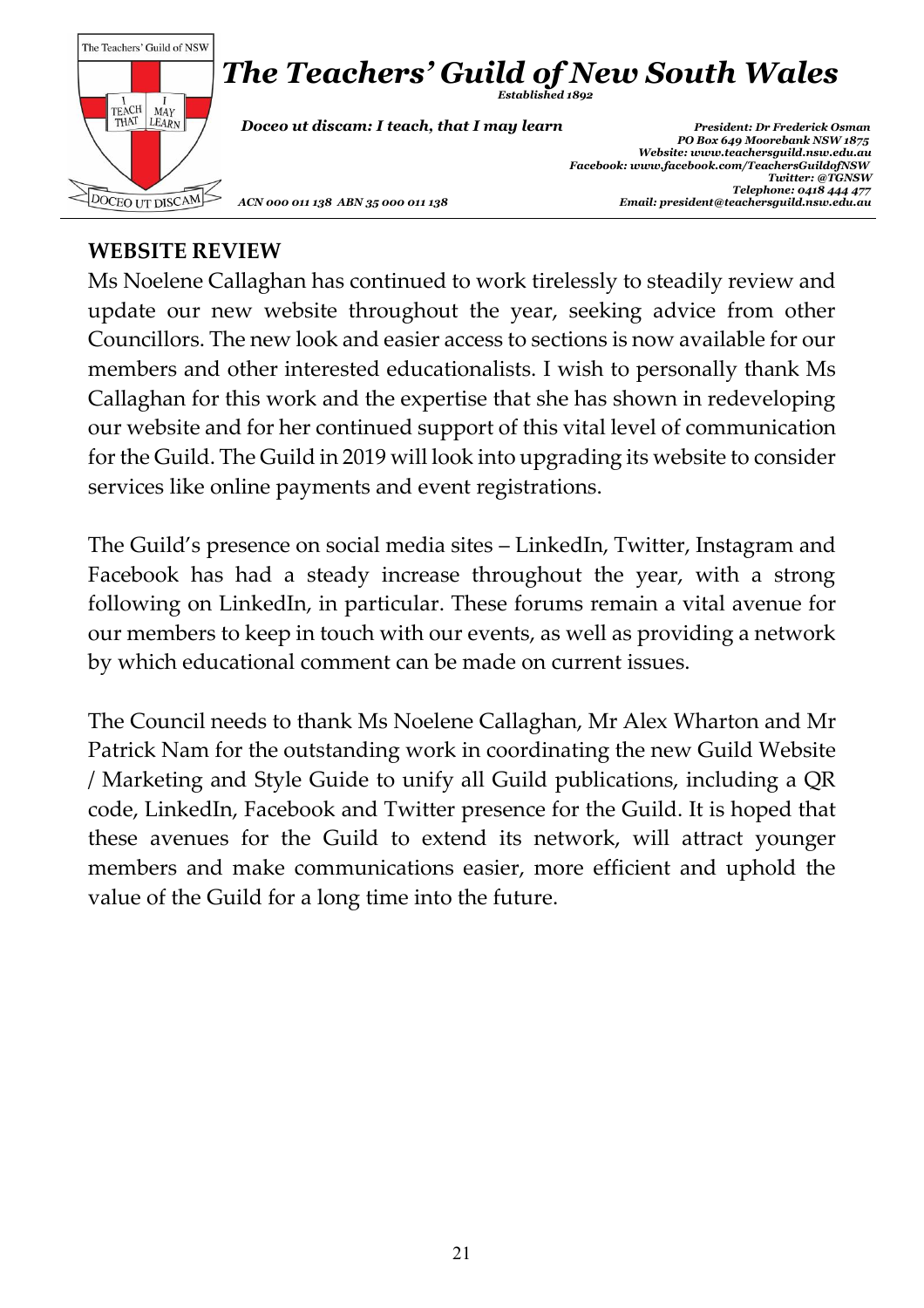## **NEW VENTURES**

This year we continued to develop a Sub-Committee structure to enable small working parties to work towards a number of the Guild's activities. The aim of this initiative was to mentor newer Councillors in the tasks to be undertaken and ultimately involve more Councillors in the work of the Guild. I would like to thank the Convenors – Ms Callaghan and Mr Wharton (Publications/Website/Marketing), Ms Tuft (Proceedings and The Australian Teacher Newsletter Editor) and Mrs Fleeton (Awards).

To enable printing and mail out costs to be budgeted and to guarantee good quality publications, the Guild engaged the services of Snap Printing at Burwood. This has enabled our printing and mail out of various materials to have a professional look at a reasonable cost. I can also confirm an exciting opportunity was arranged with Snap Printing to provide a further 25% discount off all printing for the Teachers' Guild of New South Wales as a corporate sponsor until the end of 2019.

I would like to thank CEO Daniel Mundy, Mr Simon Withers and Mr Michael Evans from anzuk.education in continuing their corporate sponsorships of the Awards for Teachers in their Early Years of Teaching until the end of 2020. The Guild appreciates the support of our corporate sponsors for our awards in ensuring their brand is recognised and valued with our events in terms of service and delivery.

In 2018, the council endorsed an exciting new opportunity for the council to play a pivotal role in income growth to support the Guild in this important strategic direction in 2019. This will be an exciting opportunity to enhance the Teachers' Guild of New South Wales income generation, reputation and image within the education and business community by developing and implementing strategies to build on existing relationships, and develop new relationships, with corporate contacts. The Events and Corporate Relations in 2019 will be led by Diane Gourlas from her background experience she will oversee the current objectives of its current role.

- Develop an interesting Events Calendar that will attract a good to large audience (according to the event);
- Provide events covering a wide range of topics;
- Oversee the staging of each event;
- Ensure the financial viability of each event and the Events Calendar as a whole.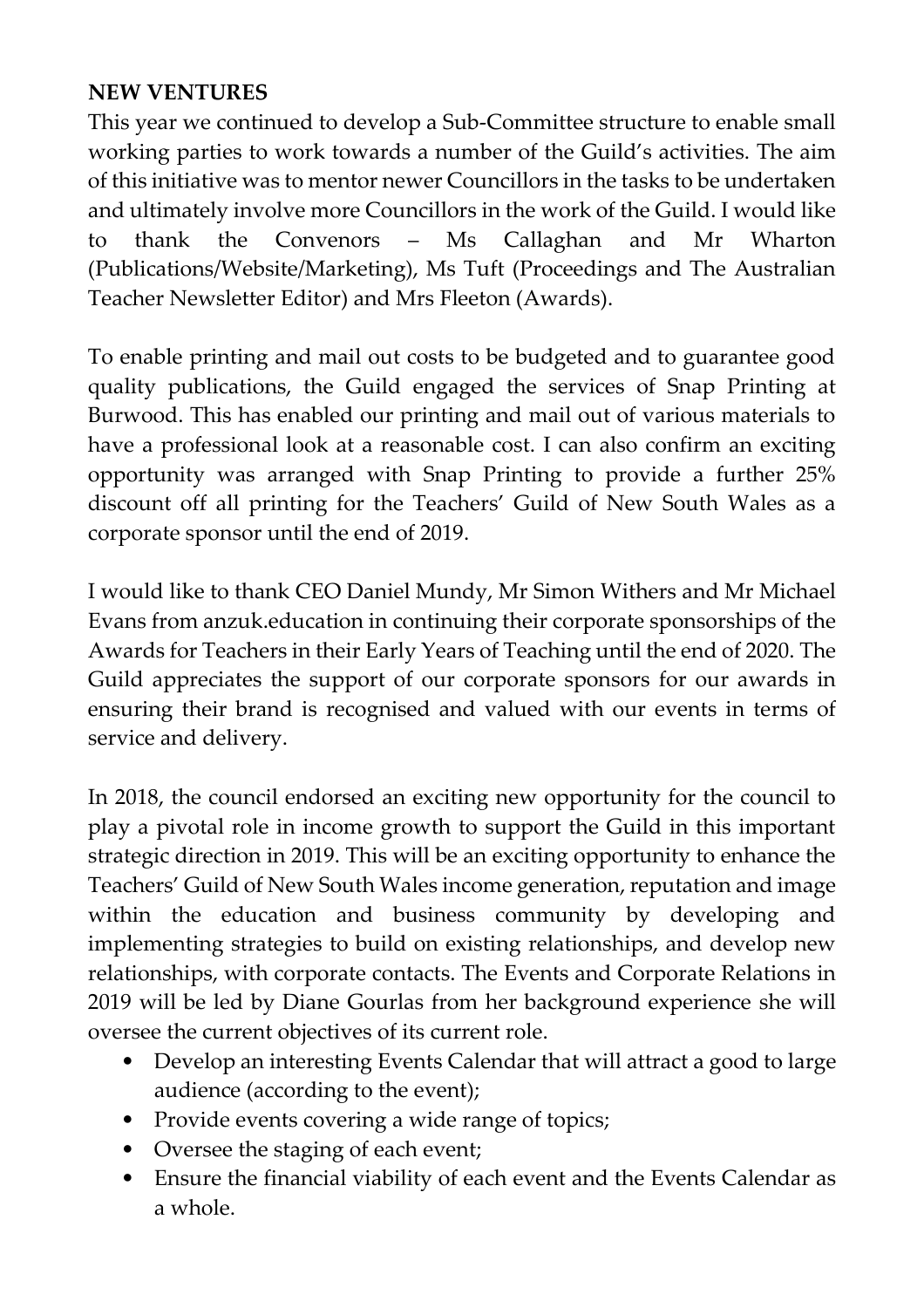

## **Memorandum of Understanding between the GUILD / GFSG Inc.**

The Teachers' Guild of New South Wales supports families and educators of gifted children and has engaged to work closely with Gifted Families Support Group Incorporated in raising awareness, support and professional learning needs of teachers of gifted children within our state community. During Gifted Awareness Week Australia, we celebrate **Acceptance: Diversity & Equality** as we look forward to a future of continued collaboration through our Memorandum of Understanding.

In 2019, the Teachers' Guild of New South Wales is delighted to host their events and Council meetings at the Concord Golf Club, 190 Majors Bay Road Concord, which is centrally located in the Inner West. The Concord Golf Club is close to Sydney Olympic Park and a convenient drive from the City. The Clubhouse and gardens will provide an intimate and picturesque setting for our functions with the highest quality food and immaculate club facilities. In 2019, we will phase in our new postal address for the Guild:

# **The Teachers' Guild of New South Wales PO Box 649 Moorebank NSW 1875**

As another year of challenges and change begins to become a reality, and as the changes to the Australian Curriculum and Teacher Accreditation becomes a greater reality for us working in schools, the Teachers' Guild must keep in touch with current issues if we are to remain in the forefront of professional associations. The Guild remains an important influence, embracing the new while retaining the core values on which it was founded, and emboldens members to always uphold and advocate the motto *Doceo Ut Discam – I Teach That I May Learn.* That is our charter and what we endeavour to deliver to our membership.

*"An investment in knowledge pays the best interest"* **Benjamin Franklin**

Yours sincerely,

**Dr Frederick Osman FTGN FACE FRSN FAIP JP** President | The Teachers' Guild of New South Wales